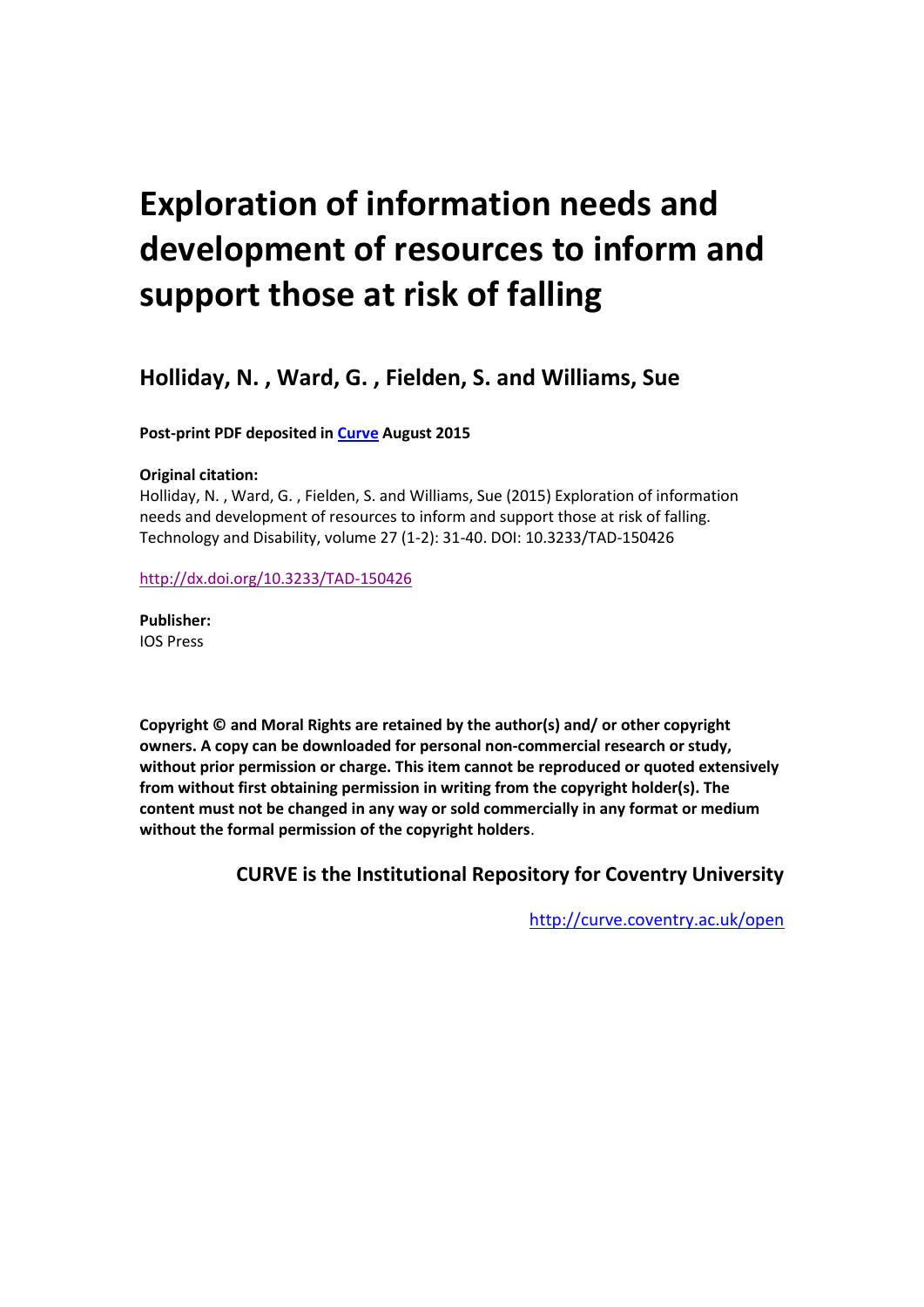**Title:** Exploration of information needs and development of resources to inform and support those at risk of falling

#### **Authors:**

- 1. Nikki Holliday, (corresponding author), Senior Research Assistant, Health Design & Technology Institute, Coventry University
- 2. Dr. Gillian Ward, Principal Lecturer in Assistive Technology, Health Design & Technology Institute, Coventry University
- 3. Simon Fielden, Director, Health Design & Technology Institute, Coventry University
- 4. Sue Williams, Project Development Manager, ADASS, West Midlands

#### **Contact details of corresponding author:**

Address: Health Design & Technology Institute, Coventry University, Coventry University Technology Park, Puma Way, Coventry, CV1 2TT.

Email: [nikki.holliday@coventry.](mailto:nikki.holliday@coventry)ac.uk

#### **Abstract**

**BACKGROUND:** There is a lack of information surrounding assistive technology in general, but in particular, surrounding fall detectors and their use. This paper describes the results specifically pertaining to access to and provision of information regarding fall detectors which arose from a previous project exploring the use of fall detectors in the West Midlands.

**OBJECTIVE:** To develop a range of resources to help inform and support people at risk of falling, based upon the findings of a previous project which aimed to evaluate the use of fall detectors in the West Midlands

**METHODS:** A combination of focus groups and user interviews were used to explore the successful and unsuccessful use of fall detectors across the West Midlands region in the UK. A range of resources were iteratively developed based upon the findings of these user interviews.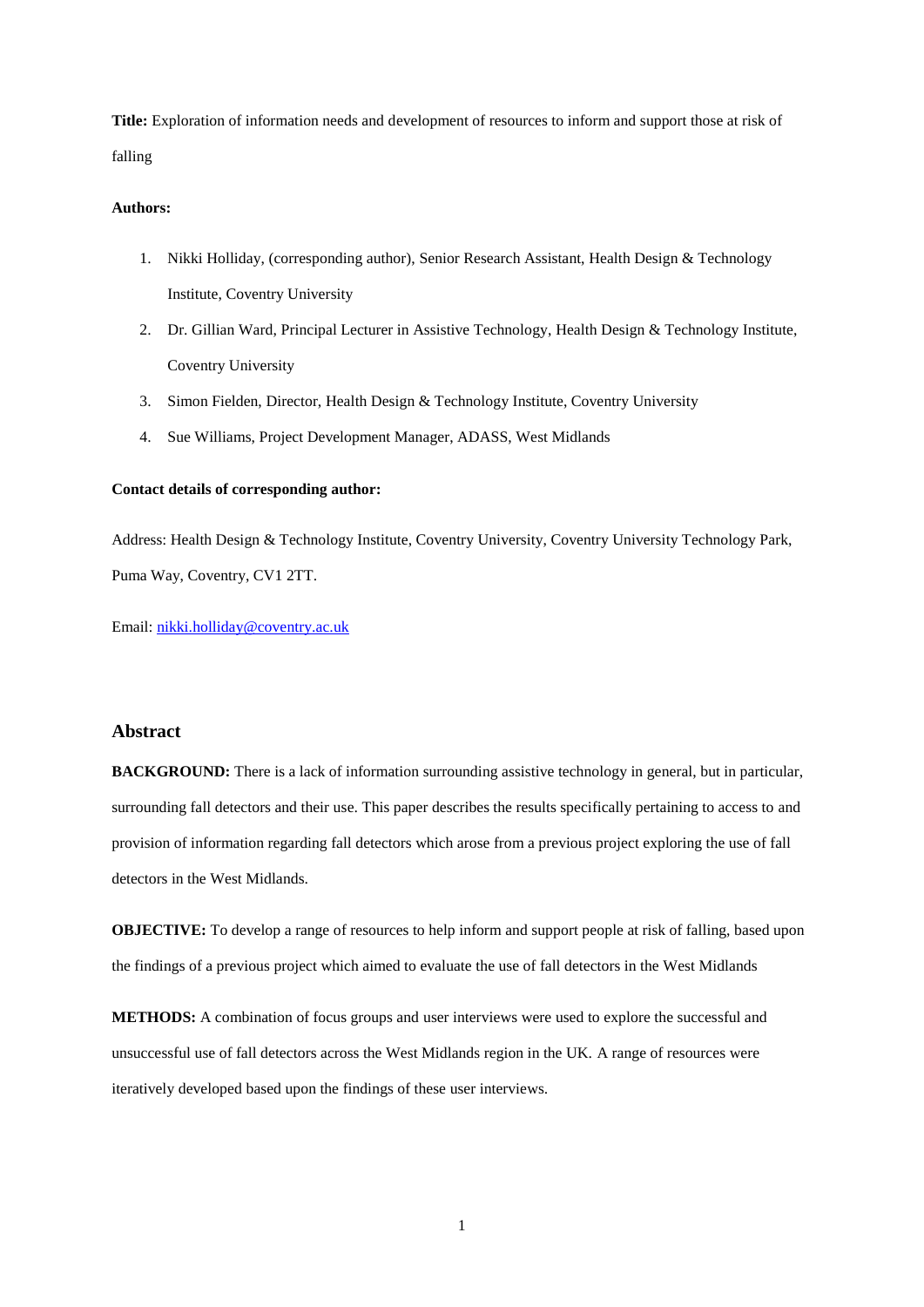**RESULTS:** There was a lack of information for both the public and health and social care professionals with regards to the availability, advantages, disadvantages, indication and contra-indications of fall detectors, as well as lack of wider information regarding falls.

**CONCLUSIONS:** The project developed a range of information resources based upon the project findings, which have been so far well-received by the public and health and social care professionals. Further research must be conducted to ascertain full impact.

# **Keywords**

Assistive technology, older people, fall detectors, telecare, information provision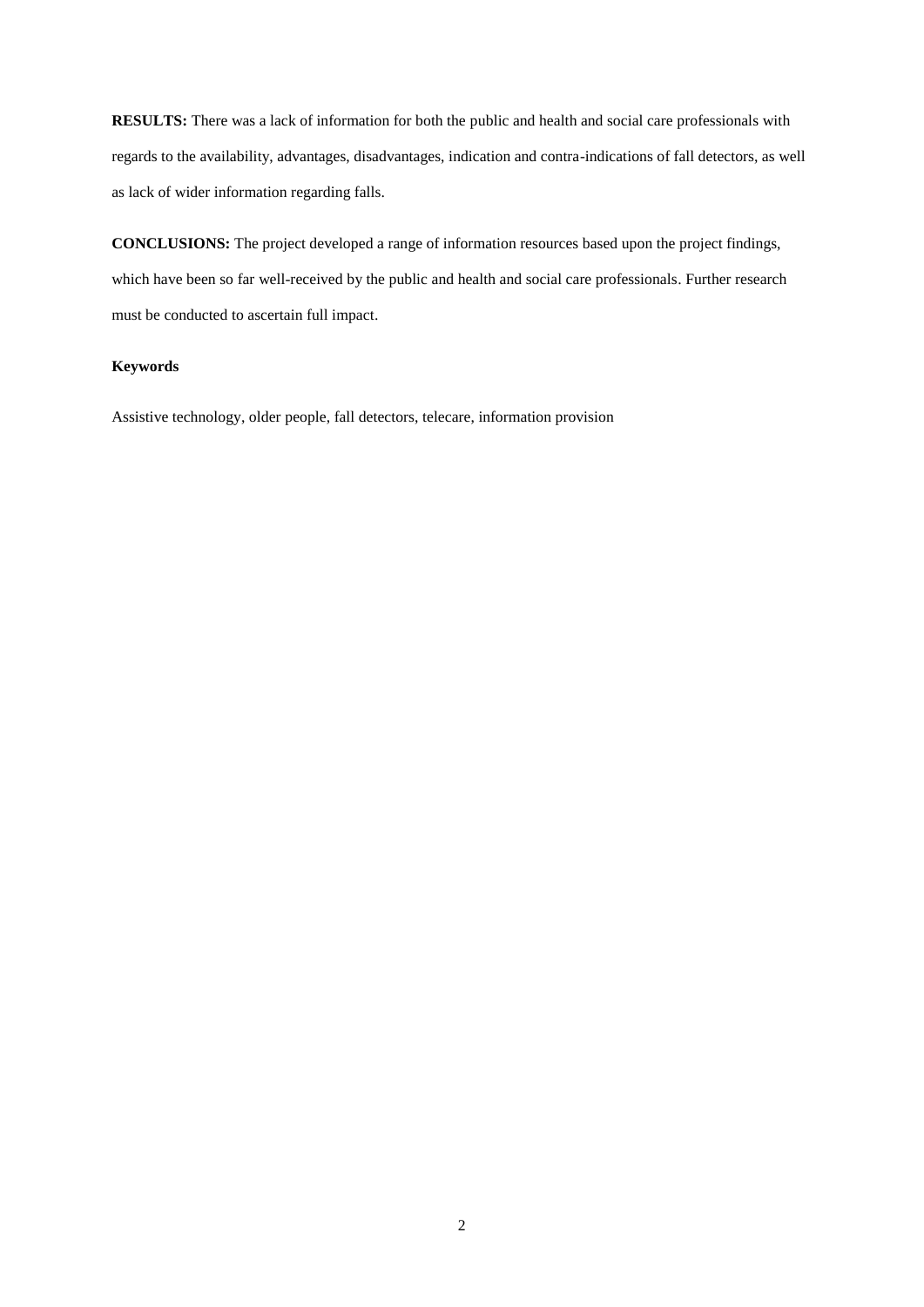# **Exploration of information needs and development of resources to inform and support those at risk of falling**

# **1. Introduction**

The term 'Assistive Technology' (AT) covers a range of devices and services, including but not limited to: walking aids and adaptations, community (pendant) alarms, movement and fall detectors, reminder devices for people with Mild Cognitive Impairment (MCI), communication aids, and technologies for disease and long-term health condition monitoring (otherwise known as telecare or telehealth). Broadly, the aim of AT is to improve functional capability and level of independence in people with long term health conditions and disabilities, and can be defined as *"an umbrella term for any device or system that allows an individual to perform a task they would otherwise be unable to do or increases the ease and safety with which the task can be performed"* [1, p.10]. AT is often purported to be a solution to the problem of the ageing population, however research has demonstrated that there are a number of barriers preventing the effective uptake of such technology. Despite this, there is evidence to suggest that AT may be a helpful solution in some cases – for example, improving quality of life and independence after discharge from hospital, reducing accidents in high-risk areas of the home, and aiding carers in their tasks [2]. Barriers to AT use include: not perceiving a need for AT, viewing AT as stigmatising due to negative attitudes towards ageing and dependence, and lack of information or awareness on the availability of AT to satisfy one's needs [3]. This paper will focus on the barrier of lack of information, and describe a project which aimed to improve information access and provision regarding a particular type of AT – the fall detector.

#### **1.1 Lack of access to information regarding AT**

Lack of access to information regarding AT is a well-documented problem, particularly for those who would benefit from it most, namely older and disabled people [4-6]. In 2013, Robinson et al [2] explored current practice and the state of AT information provision for the 'oldest old' (those aged 85 and above). They cited results including an American study which reported that a large proportion of older people do not have information on AT, and suggested that this may also be the case in the UK. Within the UK at least, there are sources of information on types of AT products which are available (examples include; ATDementia, AskSara, and websites of charitable organisations such as AgeUK, Alzheimer's Society, and the Royal National Institute for the Blind). However it is still unknown how frequently such resources are accessed by older people or their friends and family [2,7]. When information is provided solely via the internet, this can cause problems for older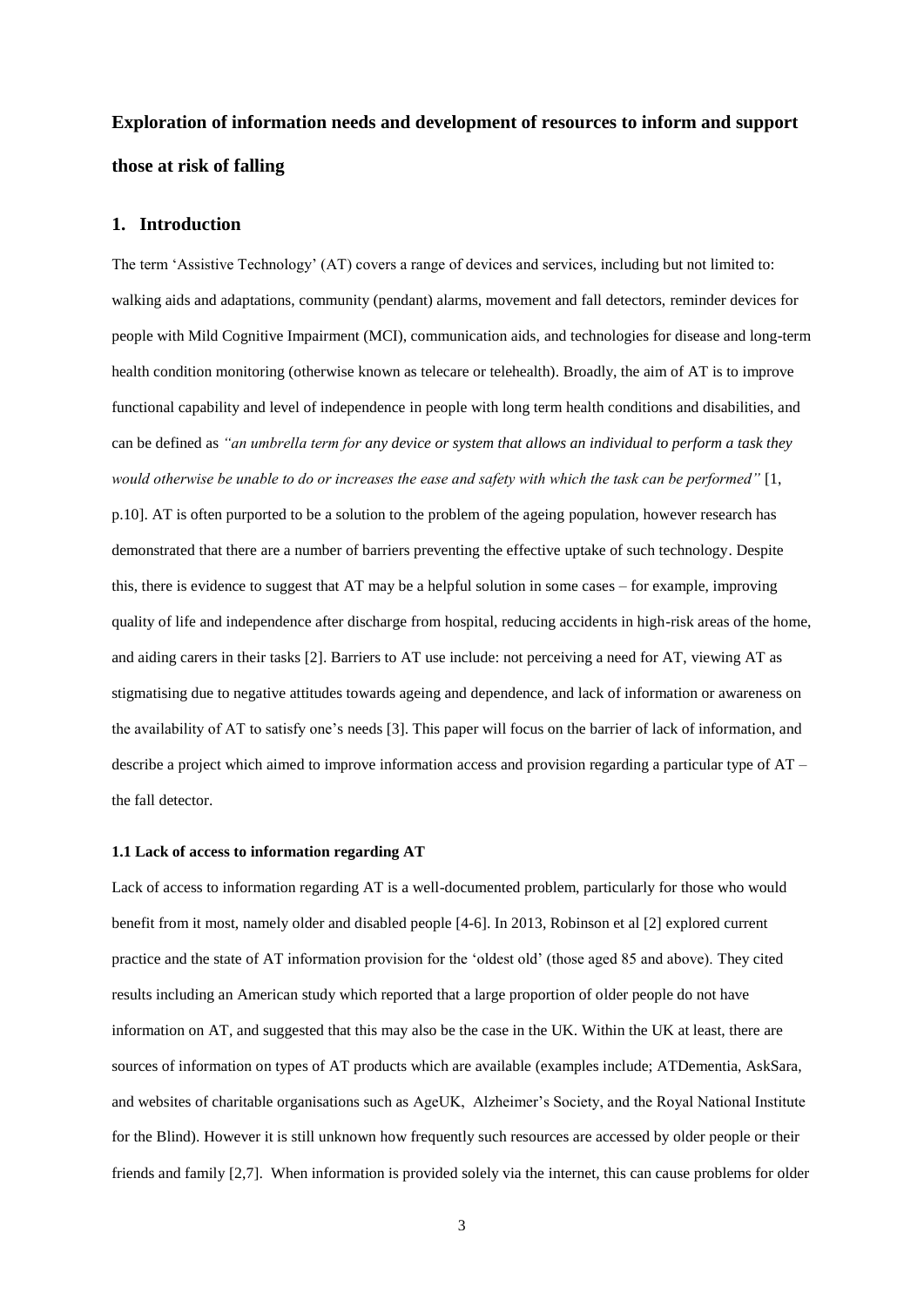people trying to access information. Although the number of older people accessing the internet is increasing [8], currently the internet is not the dominant source of information for this age cohort. Indeed, the number of people accessing the internet decreases with increasing age and thus increasing need for AT and associated information [6, 9].

Older people and disabled people (and their carers) report that information regarding long term health conditions needs to be available either via central resources, or places often frequented (such as GP waiting rooms), rather than just being available via the internet [10, 11]. Indeed, for younger and older people with disabilities, access to information regarding AT is vital, as it has the potential to inform and empower people to make decisions which may improve their quality of life [12].

Those with long-term health conditions can themselves be the source of information. A formal example of this is the Expert Patient Programme (EPP), proposed in 2001 by the Department of Health, which argues that patients can, with proper support and training, be supported to play a bigger part in managing their own condition. However, this relies upon a sound and accessible knowledge base for patients to draw upon [13]. Once they have this knowledge however, expert patients can pass it on through their social networks to help others with their long term conditions [9]. In addition to the formal offering of EPP, there are a growing number of online (e.g. via patient.co.uk) and offline informal support groups (e.g. family and friends close to the older person). [6]. Indeed, Capel et al concluded that:

*"...information seeking is part of people's normal social and everyday life activities and takes place within social and family networks and that information should be provided in a variety of formats, particularly for those who prefer to receive their information and support through social and face-to-face contact." [9, p.250]*

For information to spread via expert patients and social networks, there needs to be good quality information for people to draw upon. This need for adequate information is ever more pressing where reductions in state funding means in the UK (and Europe-wide) the likelihood of older people having their AT funded by their local authority or NHS is reducing [3]. Thus, people may be required to purchase some AT privately, if they are unable to qualify for statutory support. Currently, privately purchased AT has yet to be established as a mainstream consumer option within the UK, but dwindling state support may lead to an increase in private purchasing by consumers, and the self-management of care needs [3,14]. If people are to self-purchase AT rather than having products or services recommended or provided by health and social care professionals, then there is a pressing need to ensure that good quality information regarding AT is available to inform people's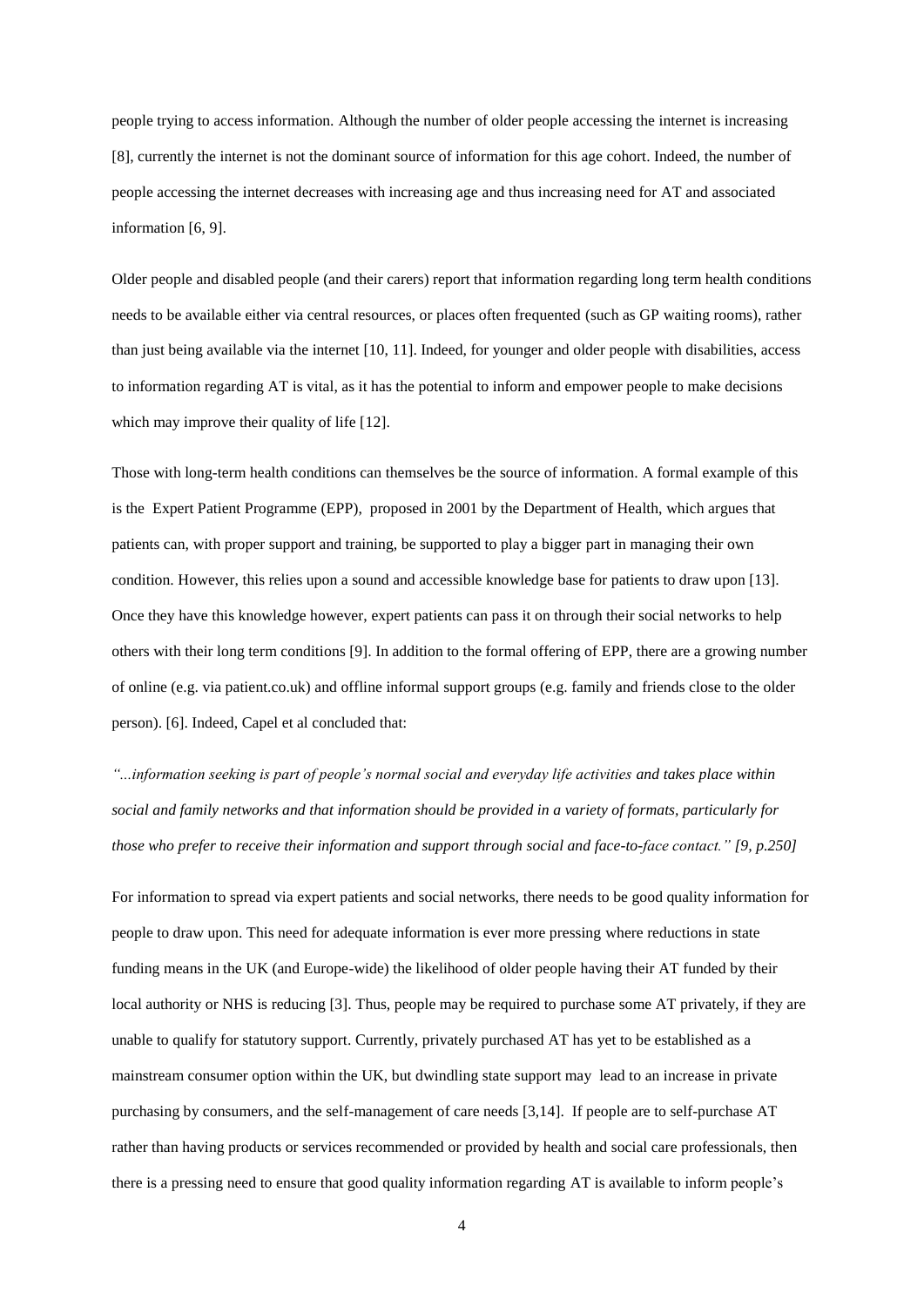purchasing decisions. The need for information is ever more critical since the introduction of the Care Act 2014, which requires local authorities to signpost people to information and advice about care and support services in their area. This could include consumer information regarding AT and where to purchase it, which may be particularly relevant where a local authority is not able to provide for a particular individual [11,17]. Such information regarding private AT is reported to be in short supply – which is a potential barrier to any consumer market, if the potential customers are unsure of where to purchase such products [2,3,15,16]. As Everingham et al describe:

*"...In modern western societies consumers expect to exercise considerable autonomy and choice. Thus information providers, whether governments, voluntary organisations or the private sector, need to consider ways to ensure that older people's particular needs in relation to information provision are met." [6, p.81]*

However, it has been recognised that currently health and social care professionals themselves are not always aware of services pertaining to their patient's needs [10,18,19] therefore the information needs of clinicians must also be considered. As well as availability of information, the type, source, accessibility, and quality of information needs to be considered – information which is available yet inaccessible does nothing to reduce barriers to AT uptake.

#### **1.2 Fall detectors and information provision**

A fall detector is a particular type of AT that detects if a person is likely to have fallen using algorithms (usually measuring acceleration and/or impact), and sends an alert to a friend or relative, or call centre who will be able to organise the required response. Identifying falls in a timely manner can provide people with an improved sense of confidence, and allow them to live at home independently for longer [22]. Devices are typically worn on a person's wrist, waist, or sometimes around the neck. Fall detectors can be self-purchased, or accessed via local authority provision, but also have in common with other AT the barrier of lack of access to information. In 2012 it was estimated that 800 people fell per day in the West Midlands alone [20]. The quicker the response to a fall, the lower the risk of hospital admission, and the shorter the length of hospital stay and subsequent support requirements upon discharge [23]. Despite this, it has been reported that fall detectors, like other ATs are an underused resource [21].

The Health Design & Technology Institute (HDTI) Coventry University, and the West Midlands Regional Telehealthcare Network and Warwickshire PCT were funded by NHS West Midlands to develop a range of resources to help inform and support people at risk of falling, based upon the findings of a previous project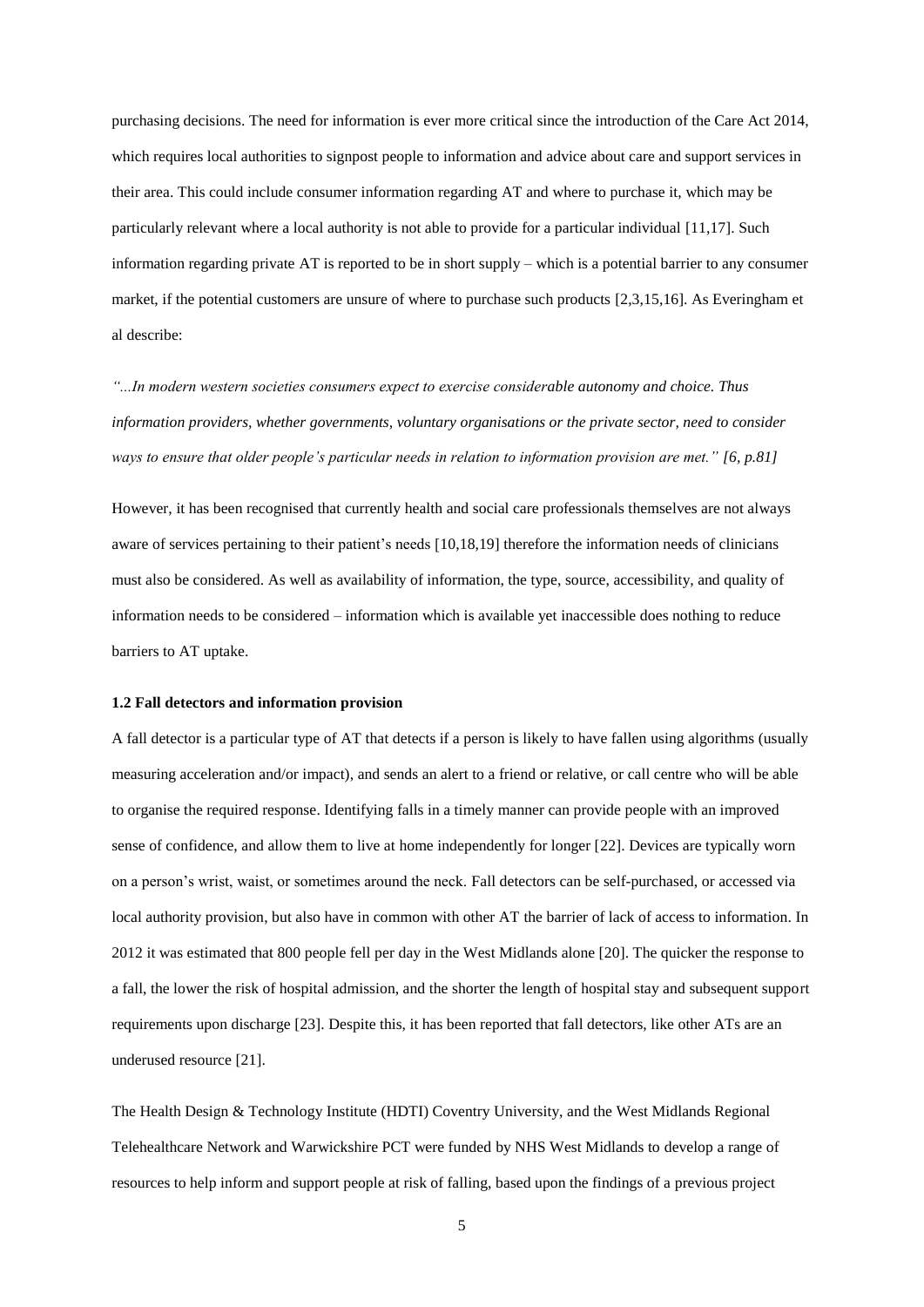which aimed to evaluate the use of fall detectors in the West Midlands [26]. The methodology adopted in the project is briefly described below, and the key findings regarding the information provision surrounding fall detectors are discussed alongside the implementation of the findings. The paper describes how user-driven resources were developed based upon the project results, to help address the problem of poor information provision and access regarding the use of AT within falls management.

### **2. Method**

The resources were developed based upon findings from a previous project exploring the use of fall detectors in the West Midlands, UK. This project aimed to collect data regarding the awareness of, and use and non-use of fall detectors from the main stakeholders of the devices: those caring for people at risk of falling (via focus groups), telecare professionals working with fall detectors (via focus groups), and those who had been issued fall detectors as part of a care package (via interviews). Ethical approval for this project was sought from Coventry University Ethics Committee.

#### **2.1 Focus groups with telecare professionals and carers of people at risk of falling**

#### *2.1.1. Recruitment of Telecare professionals*

Telecare professionals who had experience of working with fall detectors were recruited from across the West Midlands to explore their views of issuing fall detectors to those who could potentially benefit from them via a focus group. Participants were recruited via the West Midlands Region Telehealthcare Network – a regional network for telecare professionals representing 14 local authorities, Primary Care Trusts (PCT), and the newly emerging (at the time) Clinical Commissioning Groups (CCGs) in the West Midlands. Permission to access members of the network was sought through the network chairperson. All members were then sent an invitation email and a Participant Information Sheet, and were asked to reply directly to the researcher with their interest. The researcher then contacted interested participants to further explain the study, and to arrange signing of consent forms.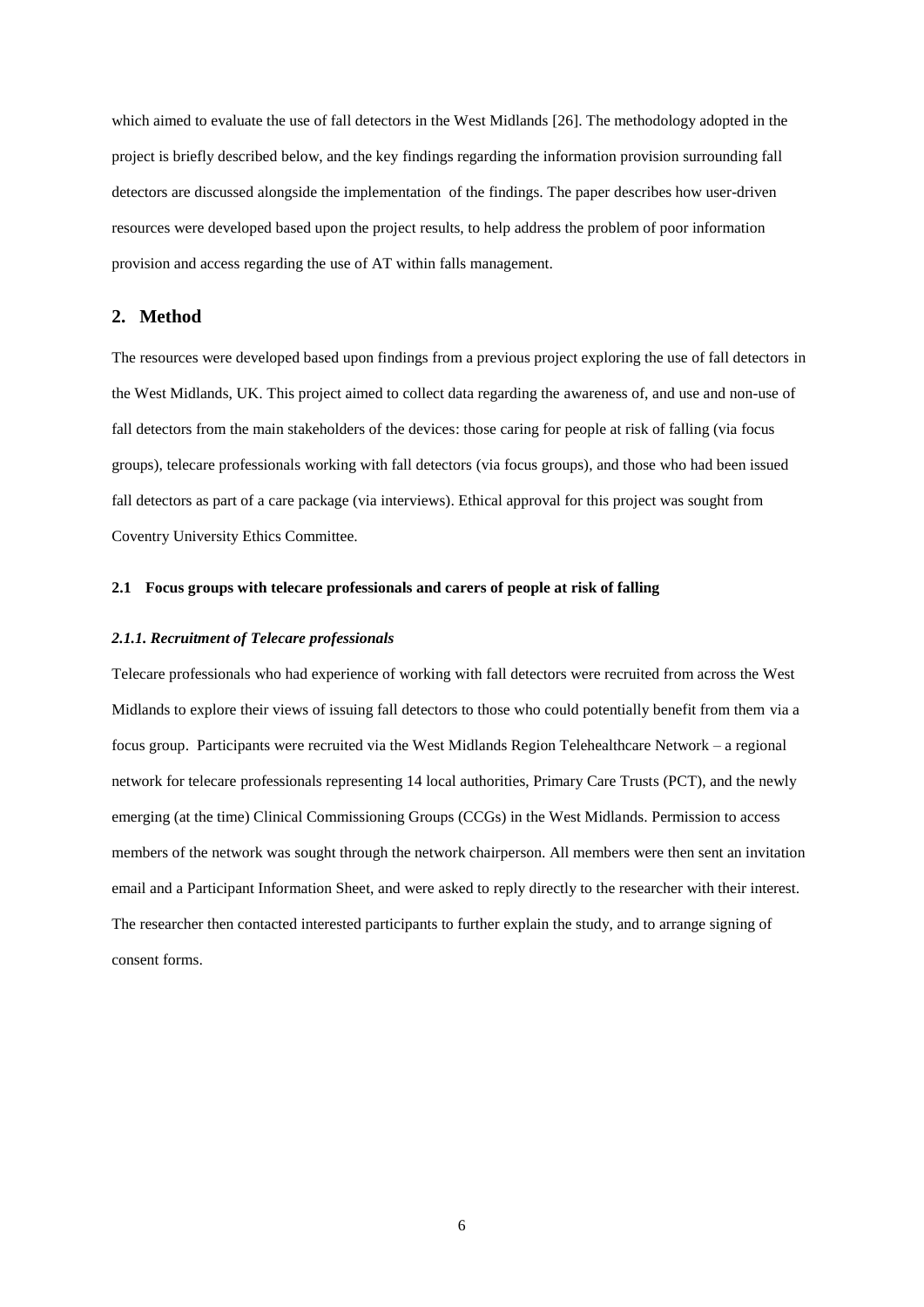#### *2.1.2 Recruitment of carers of people at risk of falling*

Carers of people at risk of falling were recruited from the West Midlands area to explore their awareness and views of fall detectors via a focus group. Participants were invited via AgeUK and local carer organisations and charities, and were asked to attend one of three focus groups held across the region. Permission to access the group was sought through the relevant gatekeepers. Participants had to be over 18 years old and able to consent to take part in the research. Gatekeepers distributed Participant Information Sheets, and interested participants were asked to contact the researcher directly with their interest. The researcher then explained the research further, and arranged the signing of consent forms. Those with dementia or cognitive impairments were excluded.

#### *2.1.3 Conducting the focus groups*

The focus groups were held in the spring of 2011. Each group took place at a venue convenient to participants and lasted approximately one hour. It was made clear to participants that taking part in the study was voluntary, that they would not be identified in any way throughout the research and subsequent dissemination, and that withdrawal from the study would not affect them in any way. During the focus group, participants were asked questions regarding their opinion of, and experiences of using fall detectors, using a semi-structured topic guide developed by the project steering group which included a range of falls stakeholders (including researchers, occupational therapists, and people working with AT, fall detectors, telecare, and falls). The interview schedule was then evaluated by an expert user from the West Midlands region, and modified based upon their suggestions. Focus groups were audio recorded for transcription, and analysed using Thematic Content Analysis to describe and summarise dominant themes and ideas [24]. Two researchers coded the data and reviewed each other's coding to ensure accuracy and consensus regarding the emerging themes. Dominant themes reached the point of saturation.

#### **2.2 Interviews with fall detector users**

A service evaluation following the experiences of twenty people issued with fall detectors as part of their existing care package was conducted. As part of this service evaluation, users were interviewed to explore their experiences of using their fall detector over the first six months of use. Part of these interviews explored the provision of information regarding their fall detector. The interview schedule was developed by the project steering group (described above). The interview schedule was evaluated by an expert user from the West Midlands region, and modified based upon their suggestions. Invitations to participate in the service evaluation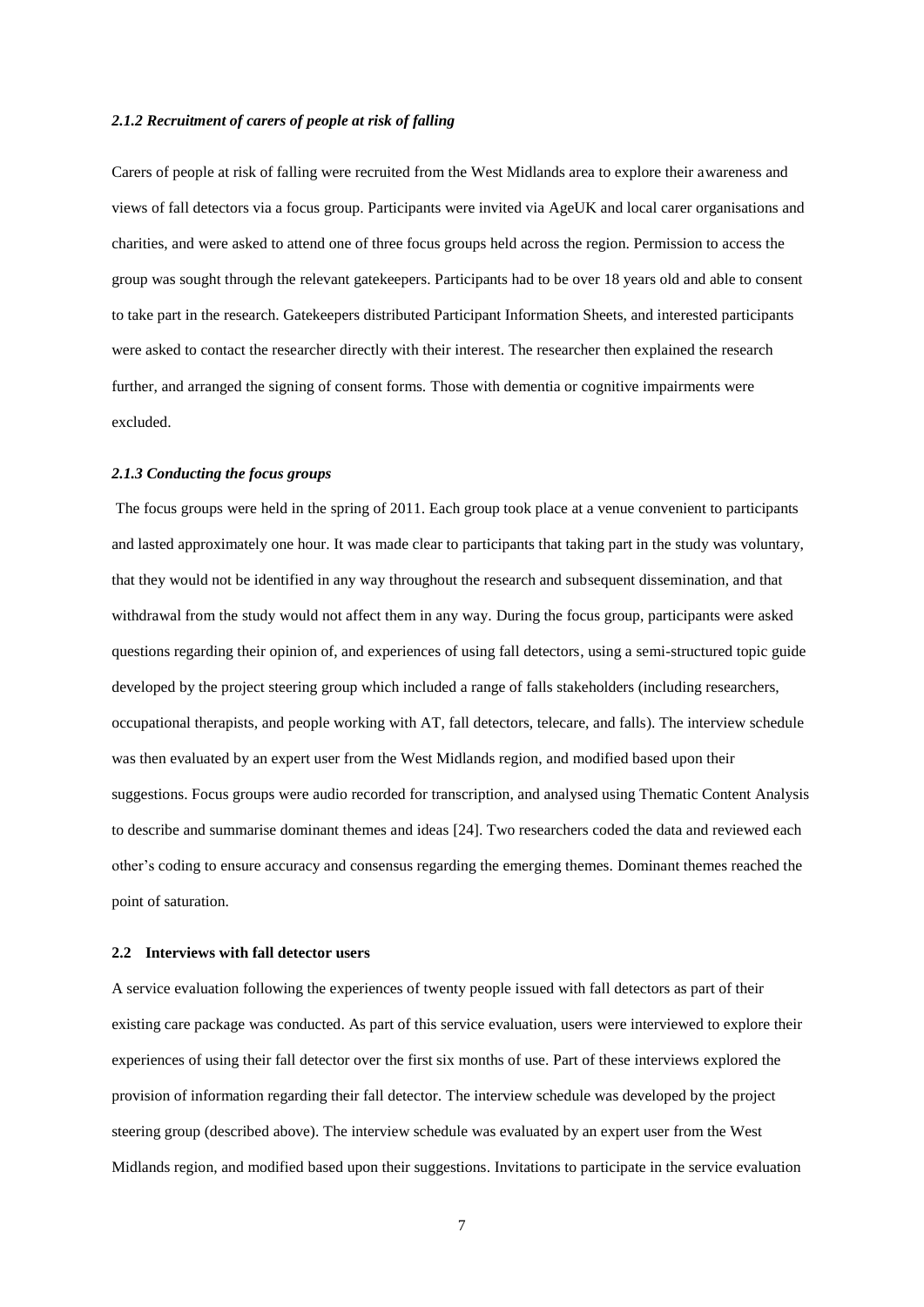were sent via the West Midlands Region Telehealthcare Network, who were asked to identify suitable potential participants, and to issue them with a Participant Information Sheet. Both younger and older users of fall detectors were sampled as lack of access to information is a barrier for older people and disabled people. Interested participants were asked to contact the researcher directly with their interest. The researcher explained the study in more detail, answered any questions, and arranged for the signing of consent forms. Participants were interviewed at the beginning of the service evaluation shortly after receiving their fall detector, at 3 months, and at 6 months (the end of the service evaluation). Interviews took place in the user's home (with the exception of the 3 month interview which was conducted via telephone). Participants were interviewed by one of two researchers from HDTI. Interviews were audio recorded for transcription and analysed using Thematic Content Analysis to describe and summarise dominant themes and ideas [24]. Two researchers coded the data and then checked each other's work to ensure accuracy and consensus of coding and the emerging themes. Dominant themes reached theoretical saturation.

# **3. Results**

The data for all stages of the research is described in greater detail elsewhere [21,25,26]. The findings described in this paper focuses upon views on the *information provision* surrounding fall detectors and falls.

#### **3.1 Views of telecare professionals and carers of people at risk of falling**

Details of the participants recruited to the focus groups are detailed in Table 1 (carers of people at risk of falling) and Table 2 (telecare professionals).

The focus group findings from both the telecare professionals and the carers were broadly similar, and revealed that fall detectors had a number of advantages, including: reassurance for the user, reassurance for carers and families, reduction in long lies (remaining on the floor for an hour or more [27]), and reduced hospital stays. There were also disadvantages cited, including: false positives and negatives, poor aesthetics, poor usability, issues with some people not accepting the need, poor battery life, lack of use at night (e.g. remembering to put the detector back on for a trip to the toilet), lack of range outside the home, and lack of preventative features, i.e. preventing rather than detecting a fall. Such advantages were felt to be important, and further highlight the necessity of improved access to information.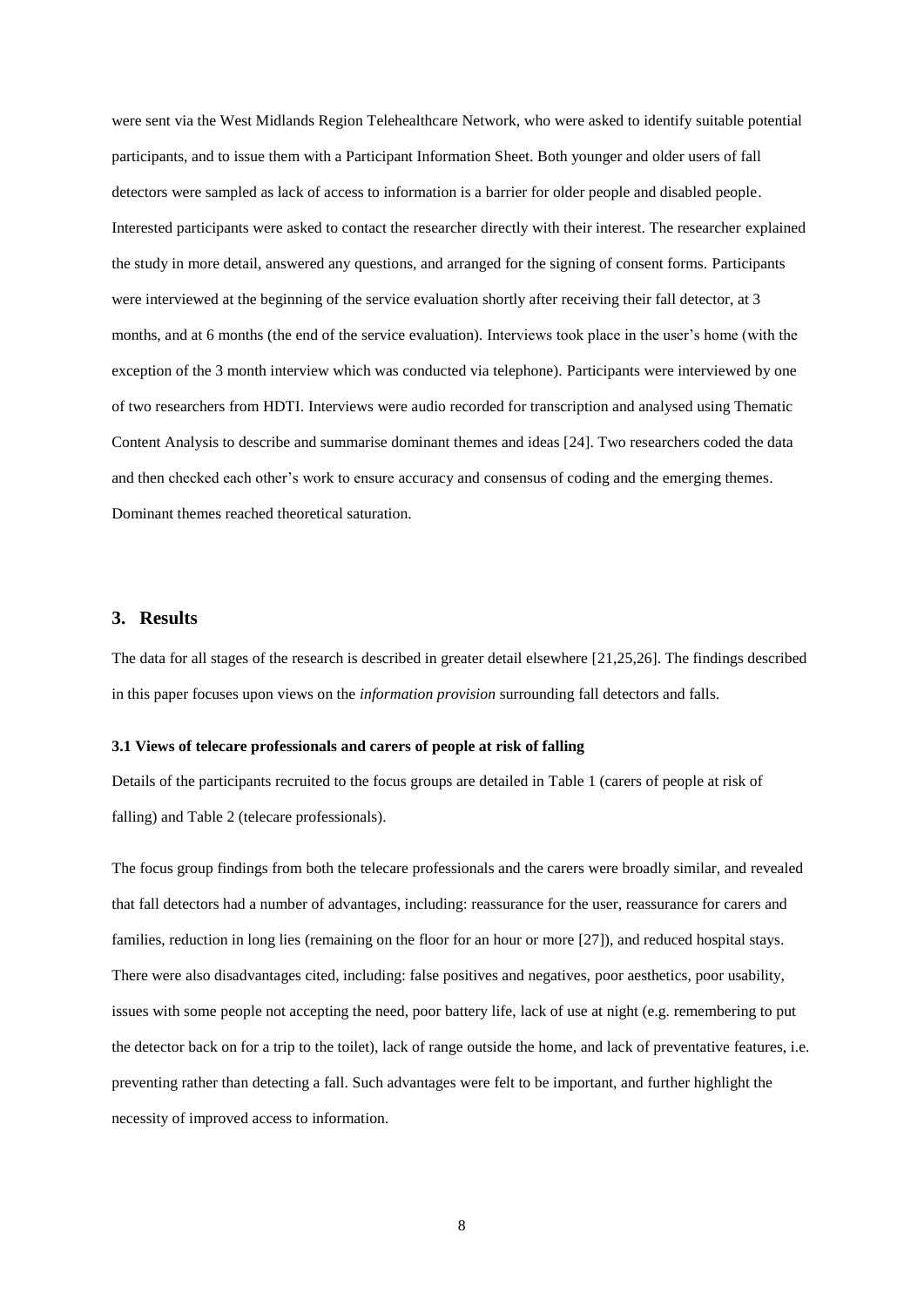Both carers and the telecare professionals felt that there is a lack of awareness of fall detectors amongst the public, with fall detectors and AT and telecare in general, however people tended to be aware of 'pendant alarms'. Indeed, the majority of carer participants had not been aware of fall detectors prior to the focus groups.

*"[No I didn't know about them] ...Are all of these new? These that are activated by movement? Because the ones I know of you actually physically have to press." (Carer 1)*

Despite this initial lack of awareness, once the carer participants had a chance to consider the advantages and disadvantages of fall detectors, the majority stated that they would be happy to try the devices, and felt that the advantages could potentially outweigh the disadvantages for those at risk of falls.

*"Yes, yes I would definitely [wear one], because the other day I was having falls ...I'm thinking if, yeah I can afford it and I think it's an advantage to that person, I'd do anything, I'd try, I'd do anything, it would give peace of mind to me, and you know, you don't want to take the risk if there's something available [to help]." (Carer 14)*

This suggests that there may be a wider market of people who may benefit from a fall detector (or at least willing to try a fall detector); however access to information needs to be improved to ensure a greater number of people are made aware of fall detectors in the first place.

The telecare professionals in particular felt that there is a need for education amongst professionals outside the remit of those working directly with AT. The participants considered how the implementation of AT into fall care pathways across the West Midlands differs across the region, and this lack of implementation can hamper awareness of and access to information on potentially useful technologies.

*"I would probably say [fall detectors are not implemented into a falls care pathway] ...I think our falls pathway tends to be quite medical ...it's linked very closely to the hospital and day unit. It tends to be, there tends to be a heavy focus on exercise and I don't think the use of technology is really considered as part of the falls pathway" (Telecare Professional 1)* 

It was felt that often the lack of awareness of the variety of products available was due to the statutory fall detector market being dominated by larger companies, and local authorities bulk purchasing contracts – this has led to a lack of diversity of products available to the end user. Further, whilst smaller companies have more room to innovate, they are hampered by the lack of interoperability between the different companies. Larger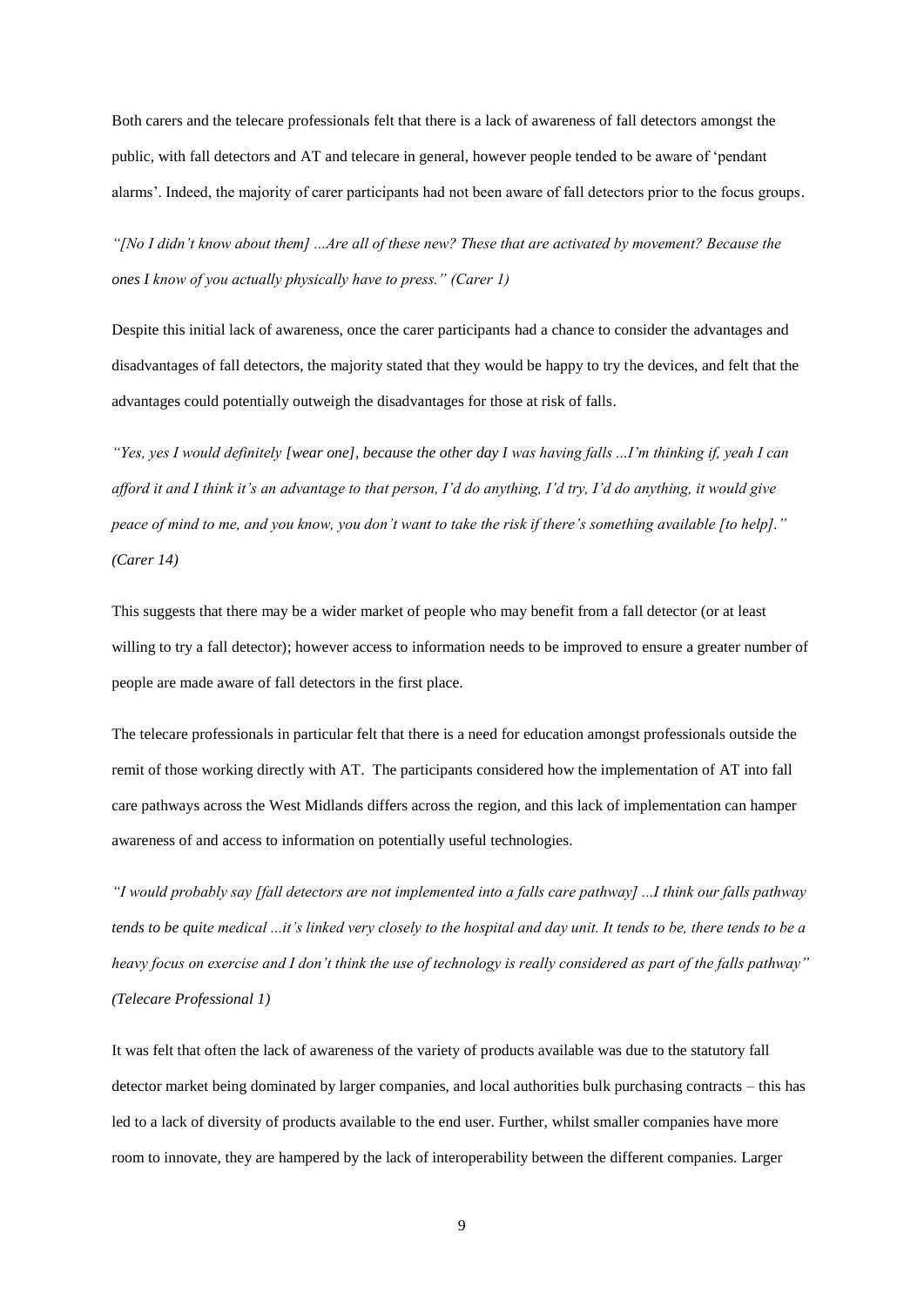companies may also have dominance over particular communication frequencies which are required for the devices to work and interoperate successfully. This lack of integration and poor awareness was thought to lead to both a low overall number of referrals (because of a low awareness of AT and fall detectors in general), and a high number of inappropriate referrals (due to lack of knowledge regarding the limitations of fall detectors). In particular, it was felt that staff outside the remit of telecare particularly needed educating regarding the indications and contra-indications of fall detectors. There was a feeling across the group that staff outside of telecare knew little more than the name of the device, 'fall detectors'. Some of the telecare professionals spoke of how they had worked to educate people (e.g. GPs) about the advantages and disadvantages of fall detectors, and this had led to a reduced number of inappropriate referrals in their local area.

*"...I think that education and awareness about what things can do, extends almost to letting people know what a fall detector can and can't do, where it fits into that pathway of all the other things you need to check as good practice ...And with GPs I think, my experience with GPs and a lot of my health colleagues is that their understanding of telecare is very limited, their understanding of the impact it can have is even more limited, and what they do know is a title, and they think that will do it. So they'll say 'Oh falls, detector – brilliant!" (Telecare Professional 7)*

*"We used to have a lot of [inappropriate] referrals... For fall detectors, until we went out and really had a really good conversation with them, and explained the pros and cons and especially the cons of a fall detector, and now we don't get so many, nowhere near as many do we? And most of them are sensible referrals then, or actually meaningful ones." (Telecare Professional 8)* 

There was a strong feeling that information surrounding fall detectors needed to be widely shared amongst both the public and the professionals.

*"My main comment would be, is that in the last few months, [we've seen three universities, including yourselves], all taking a look at assistive technology. We've got the main manufacturers, four or five of them now, what we don't want to see if five different solutions, ten different solutions, what we need to do is get it drawn together, in a meaningful way, so that when we do start delivering the things, and maybe we can share out the responsibility or maybe share the information out." (Telecare Professional 15)*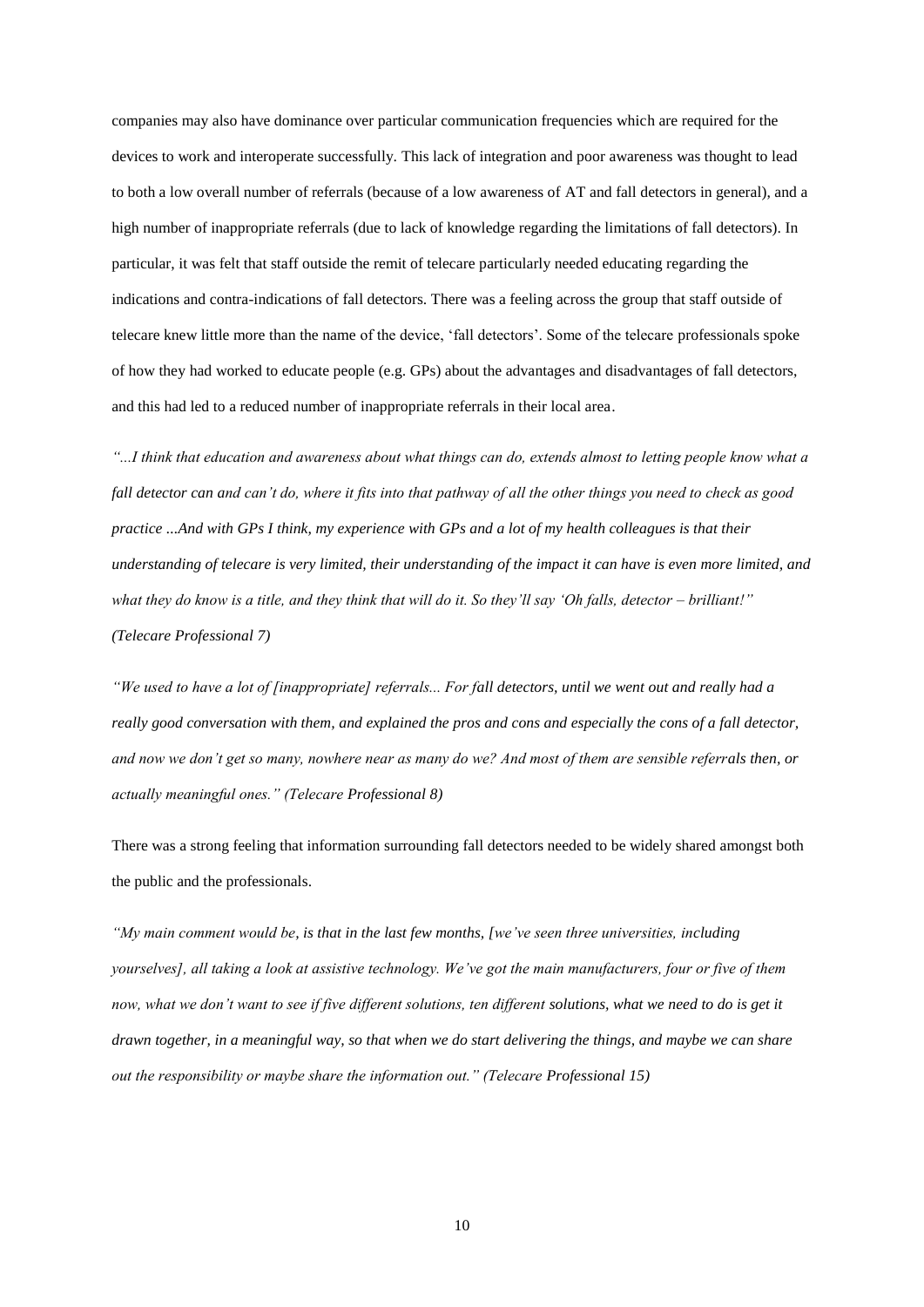#### **3.2 Views of fall detector users**

Twenty service evaluation participants took part in the 3 user interviews (baseline, midpoint and endpoint), with the exceptions of Eric (unable to provide informed consent to the third interview) and Arran, Janice and Derek who had a later start date than other participants, therefore were only able to participate in two (face to face) interviews. Details of the service evaluation participants can be found in Table 3.

The views of the participants in the user interviews were mixed. Whilst most of the participants wore their fall detectors as instructed, a number of participants did not. The reasons for this were numerous and included: forgetting to wear the device, not wearing the device if visitors were expected, only wearing the device in the garden (not inside the home), and difficulties in attaching the device. Seven out of twenty of the service evaluation participants abandoned their device during the evaluation. Reasons for abandonment were; replacing the fall detector with a mobile phone which had a greater operable range with which to call help (although this would have had to been done manually), too many false positives or false negatives, and finding the device uncomfortable to wear. For those who did not abandon their device, the most important advantage afforded by the fall detectors was the reassurance provided to the user and their family and friends. The fall detectors gave participants a greater sense of confidence which led to an increase in the number of daily activities they completed around their home and garden.

*"...You feel confident that if anything happens you'll be alright, you know? I've got all the confidence in the world …means such a lot to know that you've got protection …so that's the godsend with these contraptions is they give that peace of mind an confidence." (Steve)* 

Younger participants (those in their teens and early twenties) felt a greater sense of independence due to their fall detectors, with their family and friends confidently able to leave them alone in their homes for extended periods of time. Further, all the participants who continued to wear their device were very pleased with the service they received from their call centre, and found that help arrived quickly, with call centre staff reassuring them in the meantime. The service received tended to mitigate some of the annoyance surrounding false positives (as call centre staff were always polite when dealing with a false positive).

Despite these described advantages of fall detectors, the user interviews revealed that there is not enough awareness of fall detectors and other AT, with not everyone who could benefit from such products knowing what is available, or indeed where to go for information. Participants were keen to stress that there needs to be an increase in awareness-raising and publicity for both fall detectors and AT in general.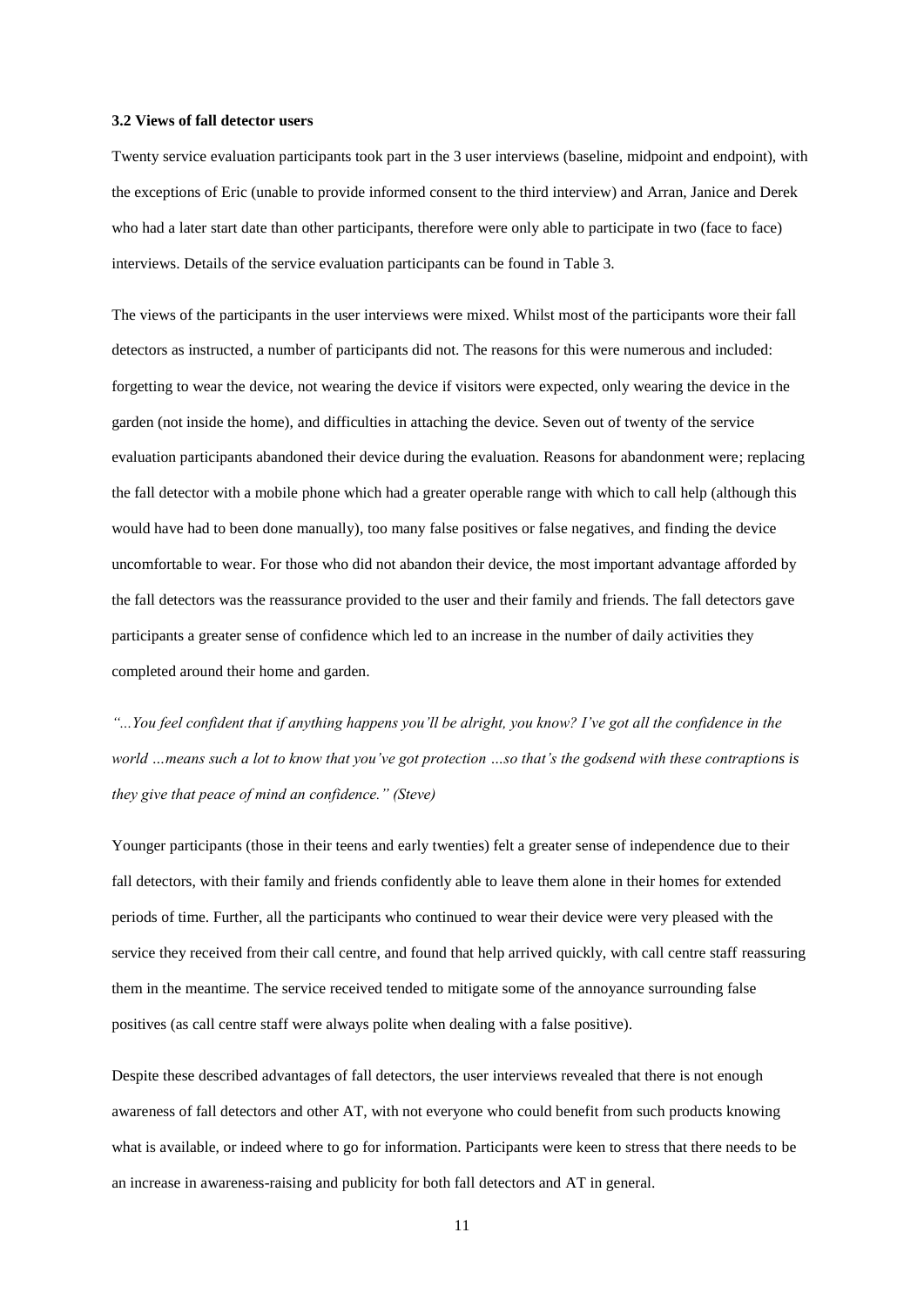*"No no, it was all new when [my social worker] suggested it …I'd make more people aware of it 'cause not many people are actually aware of it. There's only actually a few social workers or people that …actually know you can get on. It's just not widely known that they are available." (Aaron)*

One participant spoke of how she would wear her fall detector outside of her home, despite it not being in range of the base unit and therefore functional, as the obtrusive looking wrist-worn device would start a conversation with people, and she would then be able to educate somebody about the potential of the technology to help those at risk of falling. She was keen that people found out about the device.

*"…I've now got to the stage that I will wear it when I go out. Because people will say 'What's that then?'" (Janice)*

Those who were knowledgeable about fall detectors prior to being issued such a device had gleaned their information from friends and relatives.

*"I'd fallen down twice and nobody could find me ... [My friend] had already got a thing [fall detector] and we [Edward and Sheila] thought it would be a good idea if we had one, and we asked them [local council] for one… (Sheila)*

*""Not a clue, erm,...my sister, like she's just graduating as a Social Worker so she'd found out all about it and stuff ...we'd not [have heard about it otherwise]" (Jonathon)*

# **4. Resources developed to improve information provision**

The findings regarding information provision reflect the findings in the literature with regards to there being a lack of information or access to information about AT for older and disabled people. Overall, there are clear information needs with regards to both the public and health and social care professionals: (1) Raising awareness of fall detectors and AT in general; (2) raising awareness of the advantages and disadvantages; (3) raising awareness of the indications and contraindications of fall detectors; (4) raising awareness of the alternatives to using technology (e.g. prevention and risk management).

It has been argued that once an information need has been identified, older and disabled people need to be involved with exploring and proposing solutions to the information needs [6]. Therefore, the findings from both the focus group and the user interviews were used to identify opportunities to improve access to and provision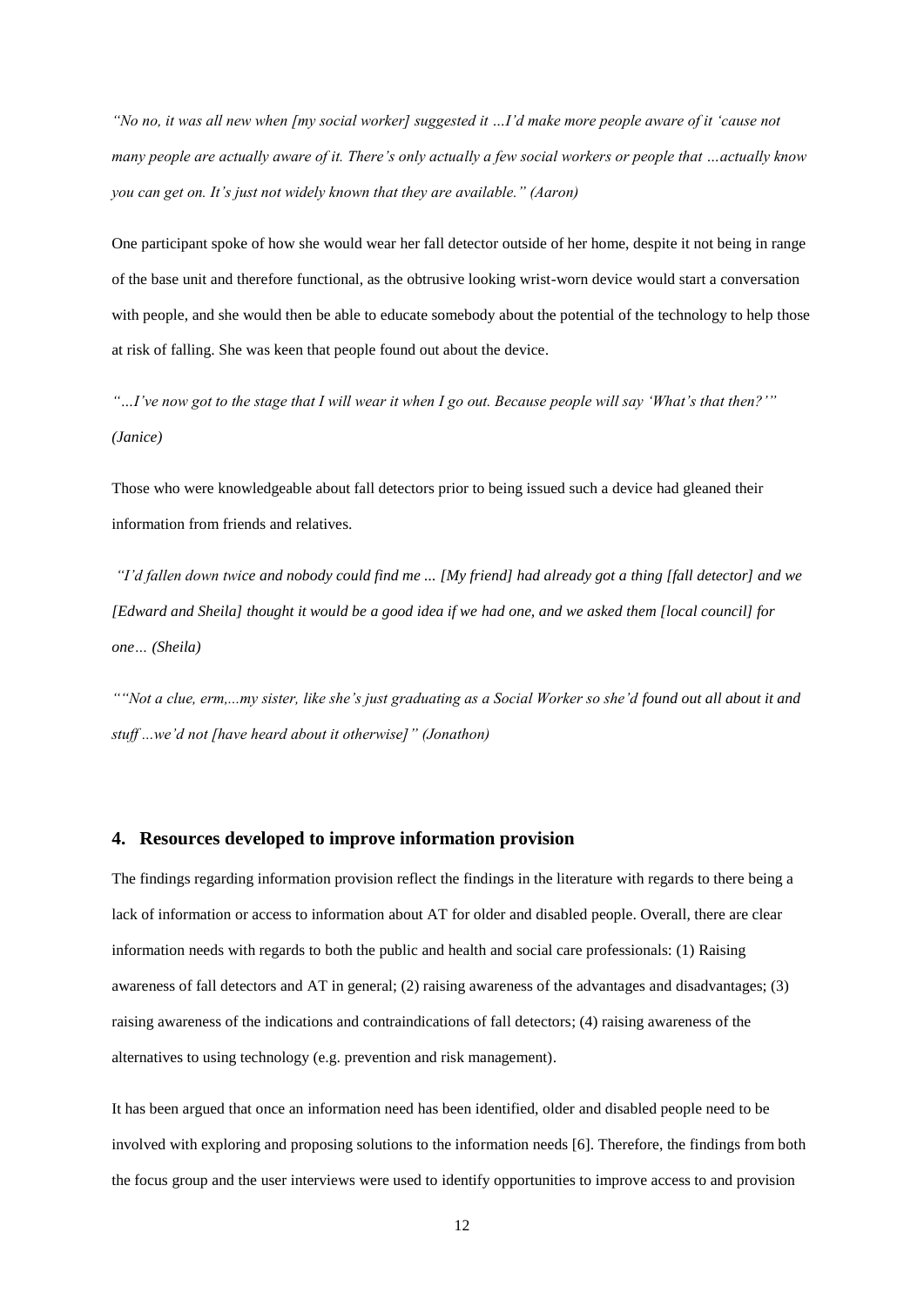of information surrounding falls and AT that can be used to help support those at risk of falling. The project steering group met to discuss resource based solutions which would address the four information needs described above. Resources were developed using a variety of mediums, both traditional (print leaflets and reports) and modern (apps and online reports) to reflect the variety of information needs amongst the population of those at risk of falling, and those who work with those at risk of falling. The resources were developed in an iterative manner, with feedback from potential users informing the final draft of each resource. To ensure maximum accessibility to each information resource developed, a dissemination plan was considered for each.

#### **4.1 Fallcheck app**

An app was developed to help older people and their carers identify potential fall risks in the home. The app signposts to information on how one can reduce the identified risks, whether it is by simple modifications (e.g. removing a rug which poses a fall hazard), or the purchasing of AT (e.g. automatic lighting to reduce the risk of falls at night). The app was developed iteratively between the project steering group, with development and content led by an Occupational Therapist. A prototype version of the app was issued to falls professionals via the West Midlands Teleheathcare Network, who rated the app as '4 out of 5 stars' for various measures covering ease of use, usefulness, ease of learning, and satisfaction. Professionals also had the opportunity to suggest further changes. To ensure maximum accessibility of the app, it was developed as a 'web app', allowing use on *any* internet enabled platform, including all Smartphones and computers. Informal feedback on the app from users has been positive so far, and leaflets signposting to the app have been distributed in local hospital departments and local authorities. The project is now looking to validate the anecdotal positive feedback with a trial in the near future.

#### **4.2 Video – me and my fall detector**

An online video exploring four fall detector users' views (young and old) about their device, showing the pros and cons for detecting and managing falls. Content for the video was developed by the project steering group, with the areas for discussion approved by a small group of service users prior to filming taking place. The video has been made available online, and via DVD for those without online access to ensure maximum accessibility.

#### **4.3 'Worried About Falling' leaflet**

A leaflet was chosen as the dominant source of information for older people is not the internet, and older and disabled people have expressed a need to see leaflets and pamphlets in often frequented places [9-11]. The leaflet was also made available online, for those who do want to access their information via the internet. It has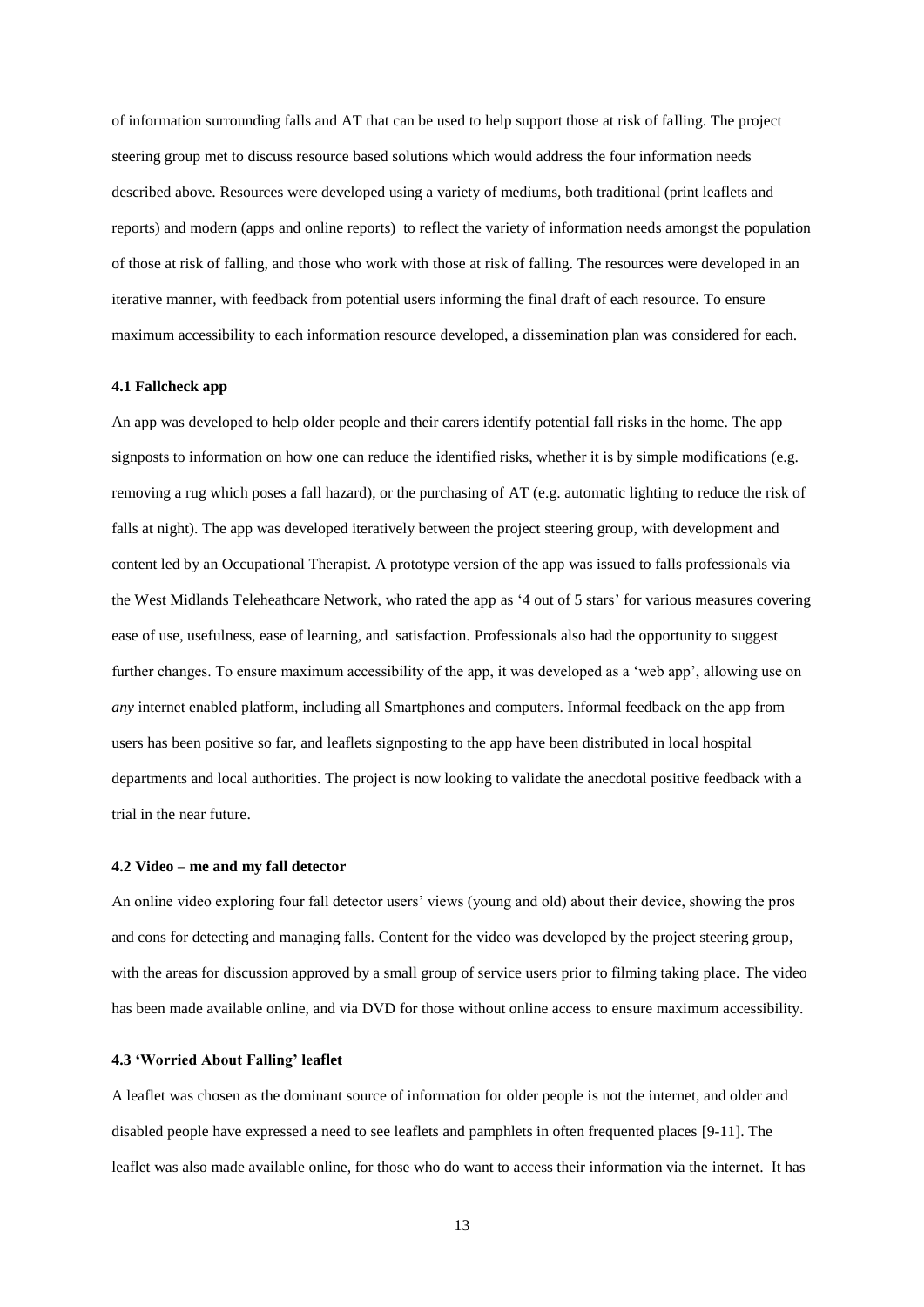been identified that people require their information to be locally specific, timely, and topic-based rather than agency-based [9]. Therefore the decision was made to include a signposting page on the back of the leaflet to allow agencies holding the leaflet (e.g. local councils, GP offices, carer charities) to paste in updated local information relevant to their population. To ensure the leaflet was topic-based, the content covered information regarding falls in general, not just focusing on either AT or statutory services as a solution. Drafts of the leaflet were iteratively developed between groups of falls professionals (to ensure accuracy of information) and people at risk of falling (to ensure understanding of information, and to gain opinion on the leaflet as it developed). The views of 15 people at risk of falling were sought on an initial draft of the leaflet. Feedback from this user group led to further modifications. The leaflet was sent out to a group of 8 service users prior to finalisation of copy and printing.

#### **4.4 Professional resources**

Two reports were developed to share good practice and innovation in falls services to attempt to address the lack of information available to health professionals. One provides guidelines for staff working in telecare or falls services on how to help build good practice in the area of fall detectors, and the other identifies and shares examples of areas of good practice, service innovation within falls prevention and response services across the region. The resources were drafted between the project steering group, and drafts of the documents were sent to relevant stakeholders to ensure accuracy of content.

# **5. Concluding comments**

This paper has described a project which explored the successful and unsuccessful use of fall detectors, which led to findings highlighting barriers regarding lack of access and provision of information about fall detectors, AT in general, and ways to manage fall risk without using AT. The findings were used to develop a range of resources aimed at both the public and professionals to attempt to remedy the lack of awareness and information provision surrounding fall detectors.

The findings and implications of this project extend far beyond the remit of fall detectors alone. With reductions in level of support provided by the state, and an increase in commercial providers of general AT products and services, the need for accessible information for both public and professionals will be greater than ever. Even where products and services are to be provided commercially, there may still be a role for statutory services to signpost citizens to sources of information regarding supportive products and services which can be privately purchased.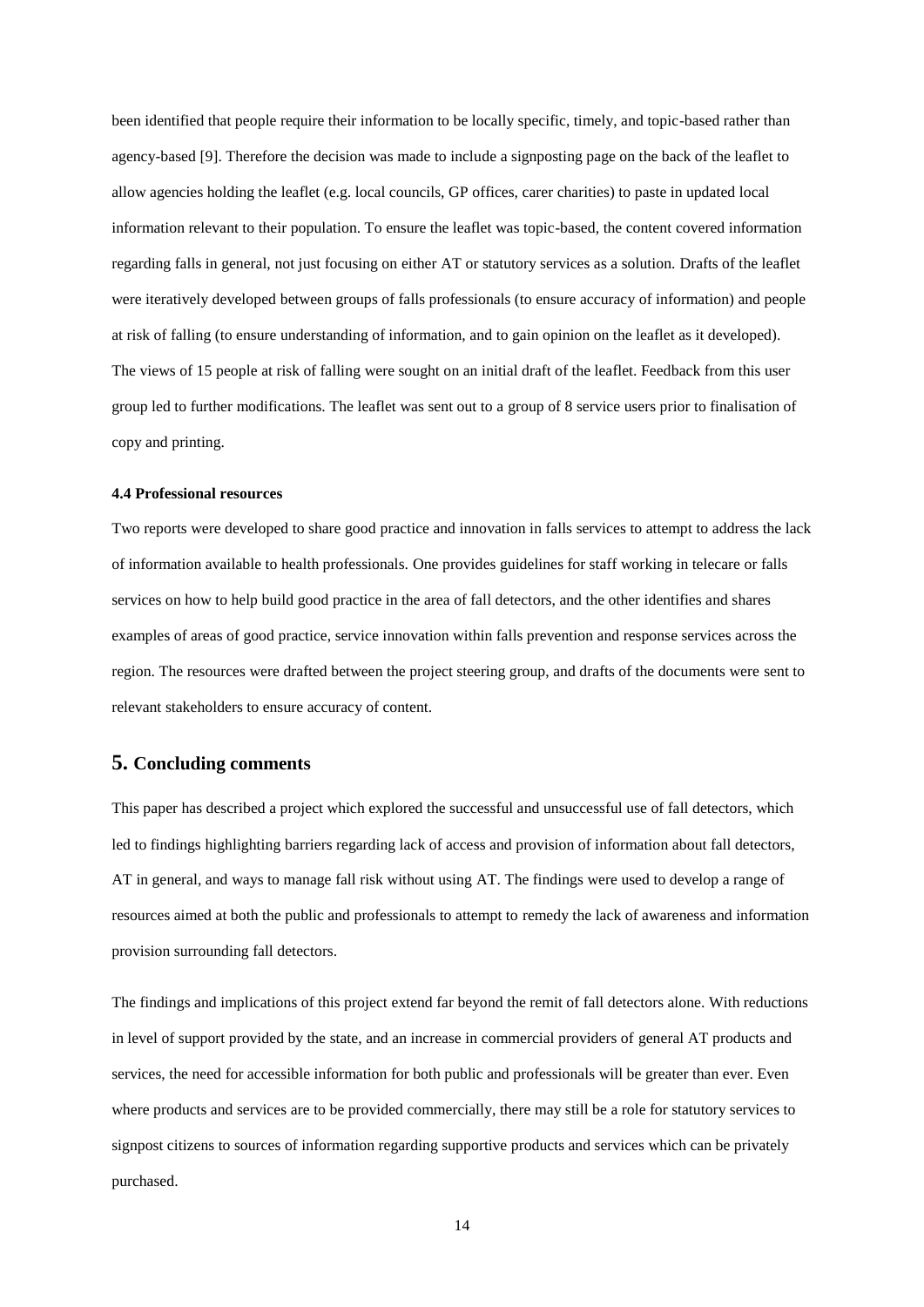Where local authorities and the NHS are less able to provide AT based support to their citizens, professionals will be under increasing pressure to signpost people to alternative support mechanisms, some of which may include AT. It is therefore important that information resources are developed once a gap in the information base has been identified, or access and awareness to such resources is improved where provision exists.

Overall, this project has sought to improve access to information regarding fall detectors, but also falls and AT in general. There is still some way to go to make the range of resources ideal, and it is recognised that just because resources are available, this does not make them accessible. Whilst the leaflets and booklets are available in alternative languages upon request, more could be done to make the information provision regarding fall detectors as accessible as possible, including to those with sight or hearing disabilities/impairments, and for culturally and linguistically diverse communities (although the leaflet is available in alternative versions upon request). The project steering group are now attempting to disseminate information regarding the resources as widely as possible, to ensure maximum accessibility. This has included raising local and national awareness of the project via dissemination events (aimed at professionals, older people, disabled people, and carers), networking, and the use of the local press. The processes followed regarding identifying information needs and developing resources with the group of people at which the resources will be aimed, could also be applied to a wider remit of areas within AT.

All reports developed as part of the project are freely available online, and are available at: <http://bit.ly/1ANhL4L>

## **Acknowledgements**

The authors would like to thank the following for their contribution to the project, and their comments on the paper: Jim Ellam, Assistive Technology Project Lead, Staffordshire Country Council; Nathan Downing, Director, The Community Gateway CIC; Susan Ducker Specialist Occupational Therapist, Falls Team, South Warwickshire Foundation Trust; Mary Jerrison, Team Leader, Osteoporosis and Falls Management, South Staffordshire Primary Care Trust, Louise Prothero, Research Assistant, Health Design & Technology Institute; and Liz Long, Health Improvement and Falls Service Manager, Directorate of Adult, Community and Housing Services, Dudley MBC.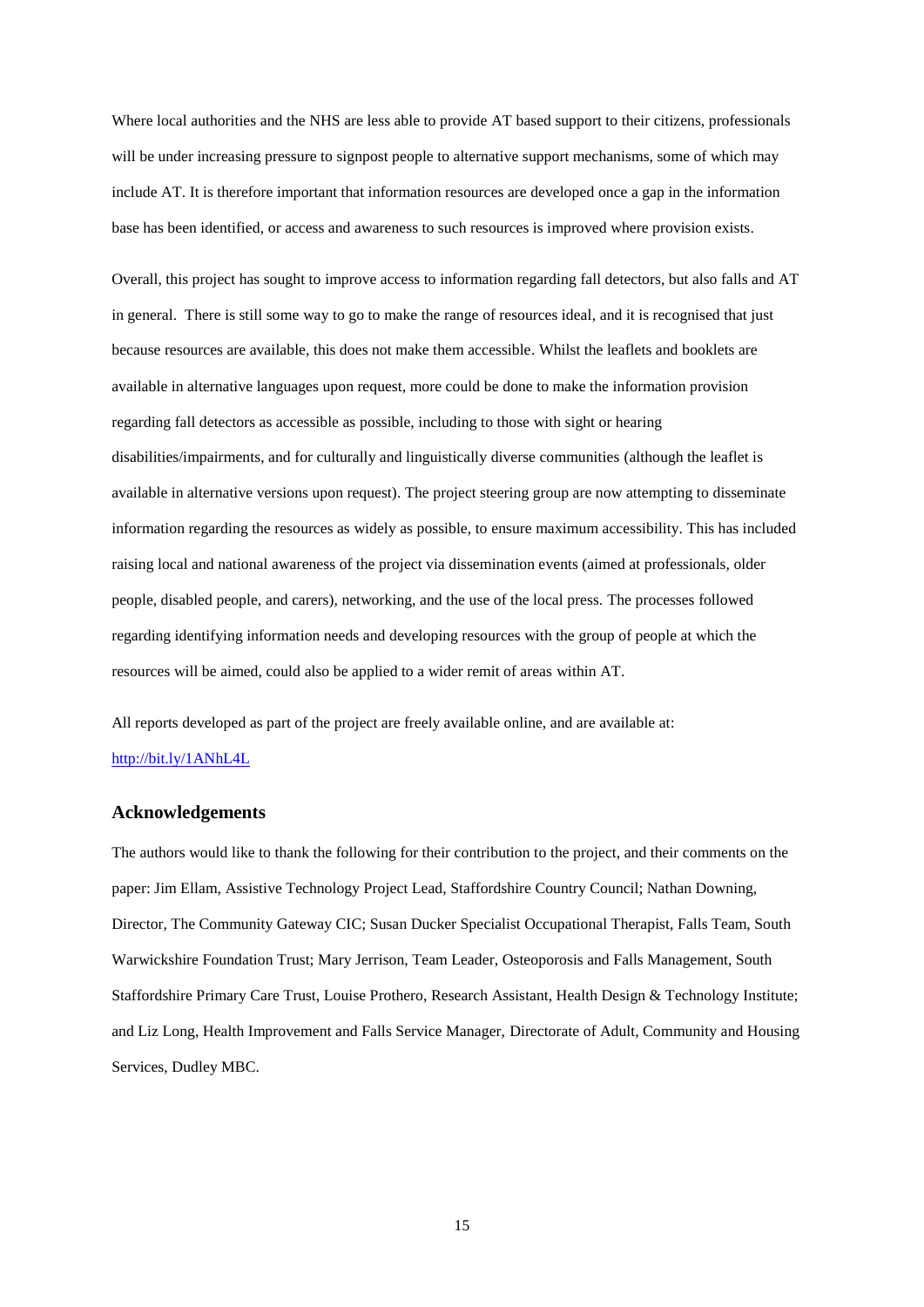# **References**

[1] World Health Organisation *A glossary of terms for community health care and services for older persons.*  Kobe: World Health Organisation: 2004.

[2] Robinson, L., Gibson, G., et al. Assistive technologies for the oldest old: a review of current practice and future directions. *Aging Health*: 2013: 9(4), 365-375.

[3] Ward, G. and Ray. S. *Unlocking the Potential of the Younger Older Consumer: Consumer Preferences and the Assisted Living Market. Research findings from the COMODAL project.* [Online] 2011. Available at: [http://www.coventry.ac.uk/Global/05%20Research%20section%20assets/Research/Health%20Design%20an](http://www.coventry.ac.uk/Global/05%20Research%20section%20assets/Research/Health%20Design%20and%20Technology%20Institute/comodal/Unlocking%20the%20potential%20of%20the%20younger%20older%20consumer%20Consumer%20preferences%20and%20the%20assisted%20living%20market.pdf) [d%20Technology%20Institute/comodal/Unlocking%20the%20potential%20of%20the%20younger%20older](http://www.coventry.ac.uk/Global/05%20Research%20section%20assets/Research/Health%20Design%20and%20Technology%20Institute/comodal/Unlocking%20the%20potential%20of%20the%20younger%20older%20consumer%20Consumer%20preferences%20and%20the%20assisted%20living%20market.pdf) [%20consumer%20Consumer%20preferences%20and%20the%20assisted%20living%20market.pdf](http://www.coventry.ac.uk/Global/05%20Research%20section%20assets/Research/Health%20Design%20and%20Technology%20Institute/comodal/Unlocking%20the%20potential%20of%20the%20younger%20older%20consumer%20Consumer%20preferences%20and%20the%20assisted%20living%20market.pdf) [Accessed 26/10/13].

[4] McCreadie, C., Wright, F. and Tinker, A. Improving the provision of information about assistive technology for older people. *Journal of Assistive Technologies:* 2007: 1(1), 33-41.

[5] World Health Organisation. *Global age-friendly cities: a guide.* Geneva: World Health Organisation: 2007.

[6] Everingham, J. et al. Information provision for an age-friendly community. *Ageing International.* 2009: 34: 79-98.

[7] Woolham, J. The AT guide self-assessment tool under development at [www.atdementia.org.uk](http://www.atdementia.org.uk/) *Journal of Assistive Technologies,* 2011: 5, 26-28.

[8] Milligan, C. and Passey, D. *Ageing and the use of the internet: Current engagement and future needs*. Oxford: Nominet Trust: 2011.

[9] Capal, S. et al. Access to information and support for health: some potential issues and solutions for an ageing population. *Health Informatics Journal,* 2007;13: 243-252.

[10] Boughtwood, D. et al. Dementia information for culturally and linguistically diverse communities: sources, access and considerations for effective practice. *Australian Journal of Primary Health*. 2012: 18(3): 190-196

[11] Holliday, N. and Ward, G. *COMODAL Consumer insight focus group report*. Coventry: HDTI: 2012.

[12] Andrich, R. & Besio, S. Being informed, demanding and responsible consumers of assistive technology: an educational issue. *Disability and Rehabilitation,* 2002: 24(1-3), 152-159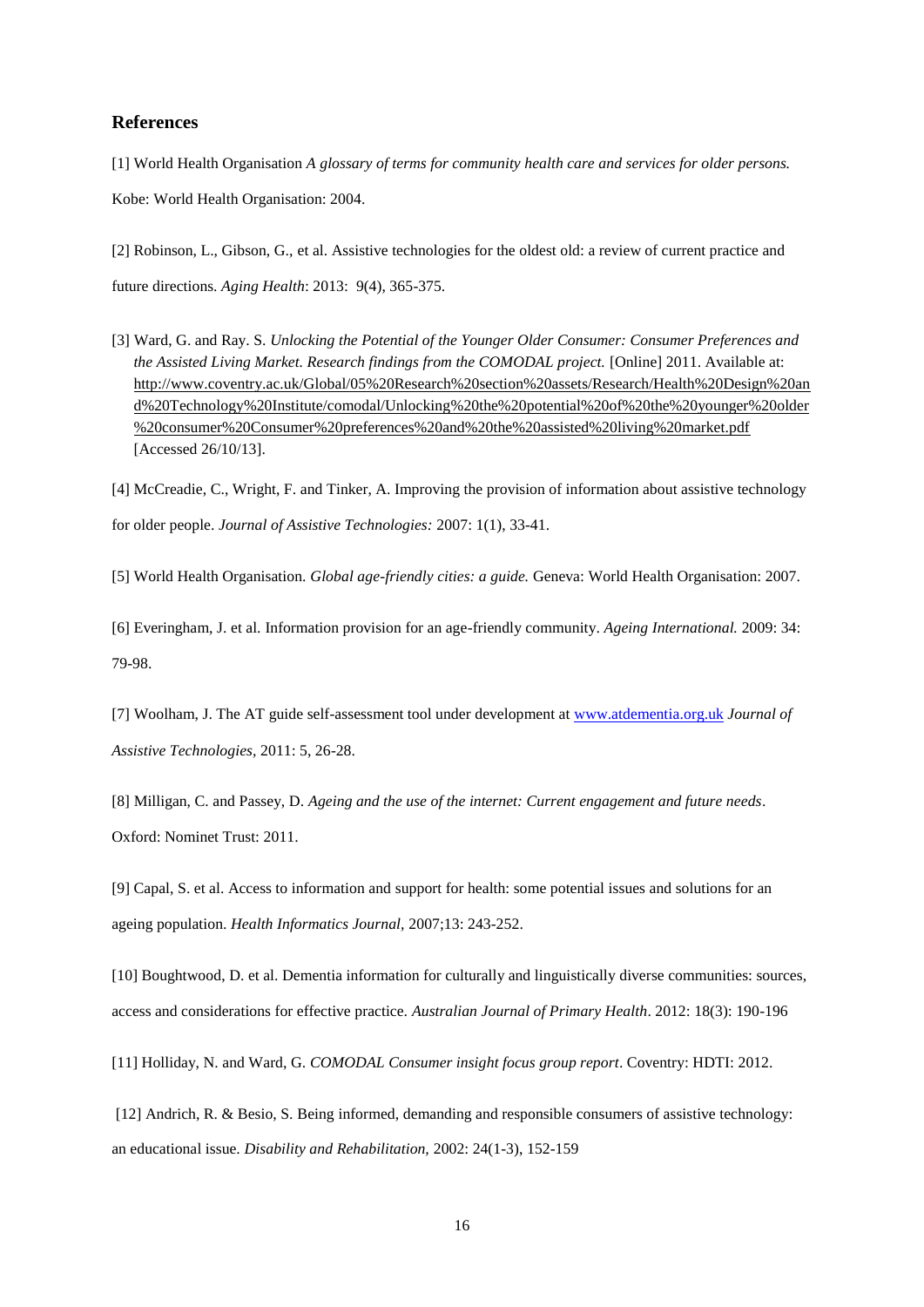[13] Department of Health. *Working Together – Learning Together: a framework for lifelong learning for the NHS*. London: The Stationary Office: 2001.

[14] Ricability. *The Revolution in Equipment Supply and What it Means for Information*. London: Ricability: 2009.

[15] Woolham, J. & Frisby, B. Building a local infrastructure that supports the use of assistive technology in the care of people with dementia. *Research, Policy and Planning:* 2002: 20(1), 11-24.

[16] May, C., Finch, T., Cornford, J. et al. Integrating telecare for chronic disease management in the community: what needs to be done? *BMC Health Services Research.* 2011: 11(131): 1-11.

[17] Corben, S. and Rosen, R. *Self-management of long term conditions: Patients' perspectives on the way ahead.* London: King's Fund: 2005.

[18] Yaffe, M.J. et al. Family physicians' perspectives on care of dementia patients and family caregivers. *Canadian Family Physician:* 2008: 54, 1008-1115.

[19] Gibson, G. et al The provision of assistive technology products and services for people with dementia in the United Kingdom. *Dementia,* 2014: 0(0), 1-21

[20] Department of Health . *Fracture Prevention Services: An economic evaluation.* Leeds: Department of Health: 2009.

[21] Holliday, N. *Fall detectors – what do users want? Interim Report 1: Results of the Telehealthcare staff focus groups*. [online] 2012. Available at:

[http://www.coventry.ac.uk/Documents/HDTI/HDTI\\_Falls\\_Staff%20Focus%20Group%20Results.pdf](http://www.coventry.ac.uk/Documents/HDTI/HDTI_Falls_Staff%20Focus%20Group%20Results.pdf) [Accessed: 01/04/14]

[22] Brownsell, S. & Hawley, M. Fall detectors: do they work to reduce the fear of falling? *Housing, Care and Support,* 2004;7(1): 18-24.

[23] Royal College of Physicians. *National Clinical Audit of Falls and Bone Health in Older People*. Healthcare Commission: London: 2007.

[24] Green, J. & Thorogood, N. *Qualitative Methods for Health Research.* London: Sage: 2004.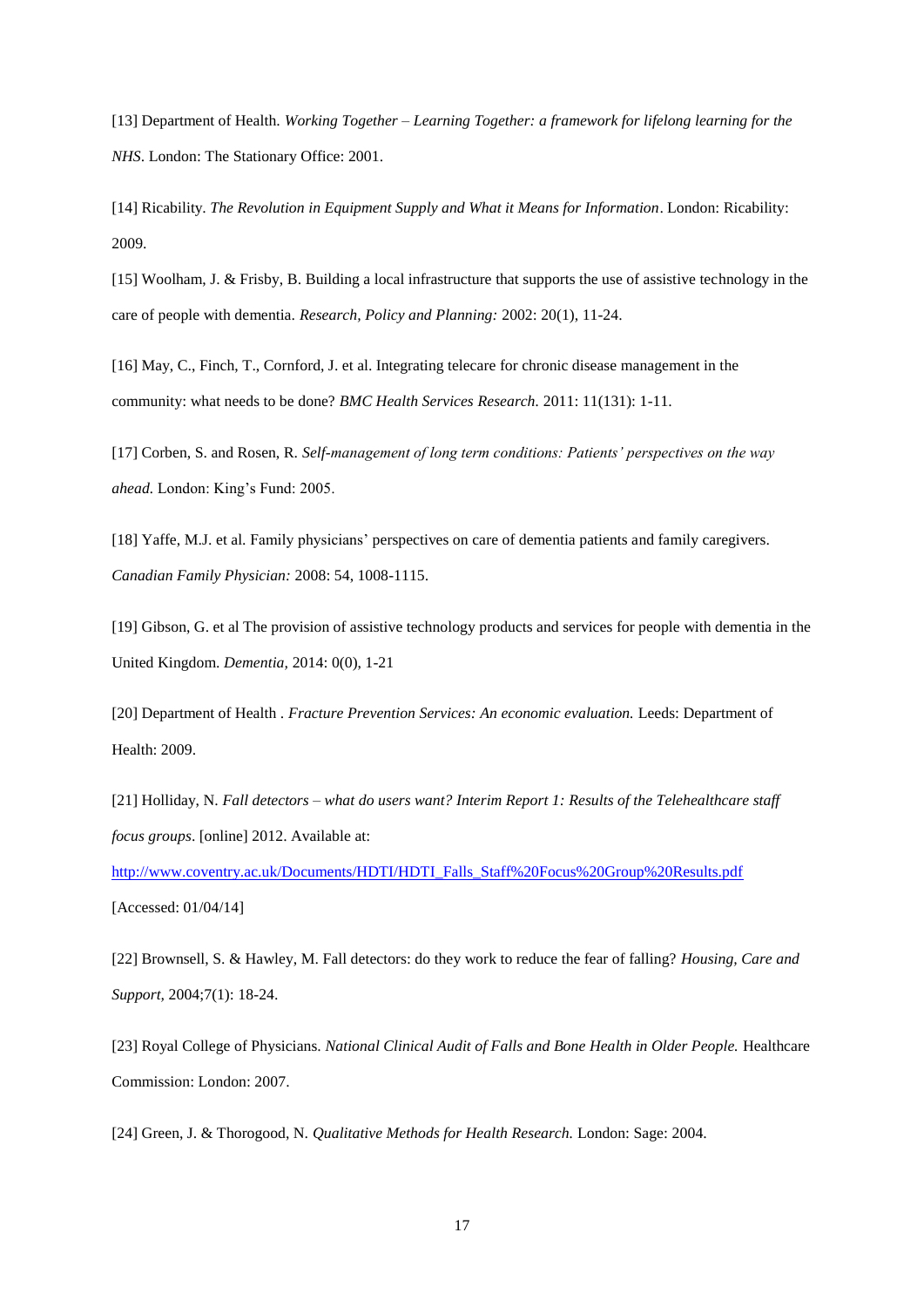[25] Holliday, N. *Fall detectors – what do users want? Interim Report 2: Results of the Carer focus groups*. [online] 2012. Available at:

[http://www.coventry.ac.uk/Documents/HDTI/HDTI\\_Falls\\_Carer%20Focus%20Group%20Results.pdf](http://www.coventry.ac.uk/Documents/HDTI/HDTI_Falls_Carer%20Focus%20Group%20Results.pdf) [Accessed: 01/04/14]

[26] Holliday, N. *Fall detectors – what do users want? Interim Report 3: Results of the Service Evaluation*.

[online] 2012. Available at:

[http://www.coventry.ac.uk/Documents/HDTI/HDTI\\_Falls\\_Service%20Evaluation%20Results.pdf](http://www.coventry.ac.uk/Documents/HDTI/HDTI_Falls_Service%20Evaluation%20Results.pdf) [Accessed: 01/04/14]

[27] The Scottish Government. Responding to an individual who has just fallen and requires immediate assistance. [online] Available at:<http://www.scotland.gov.uk/Publications/2014/10/9431/11> [Accessed: 25/01/14]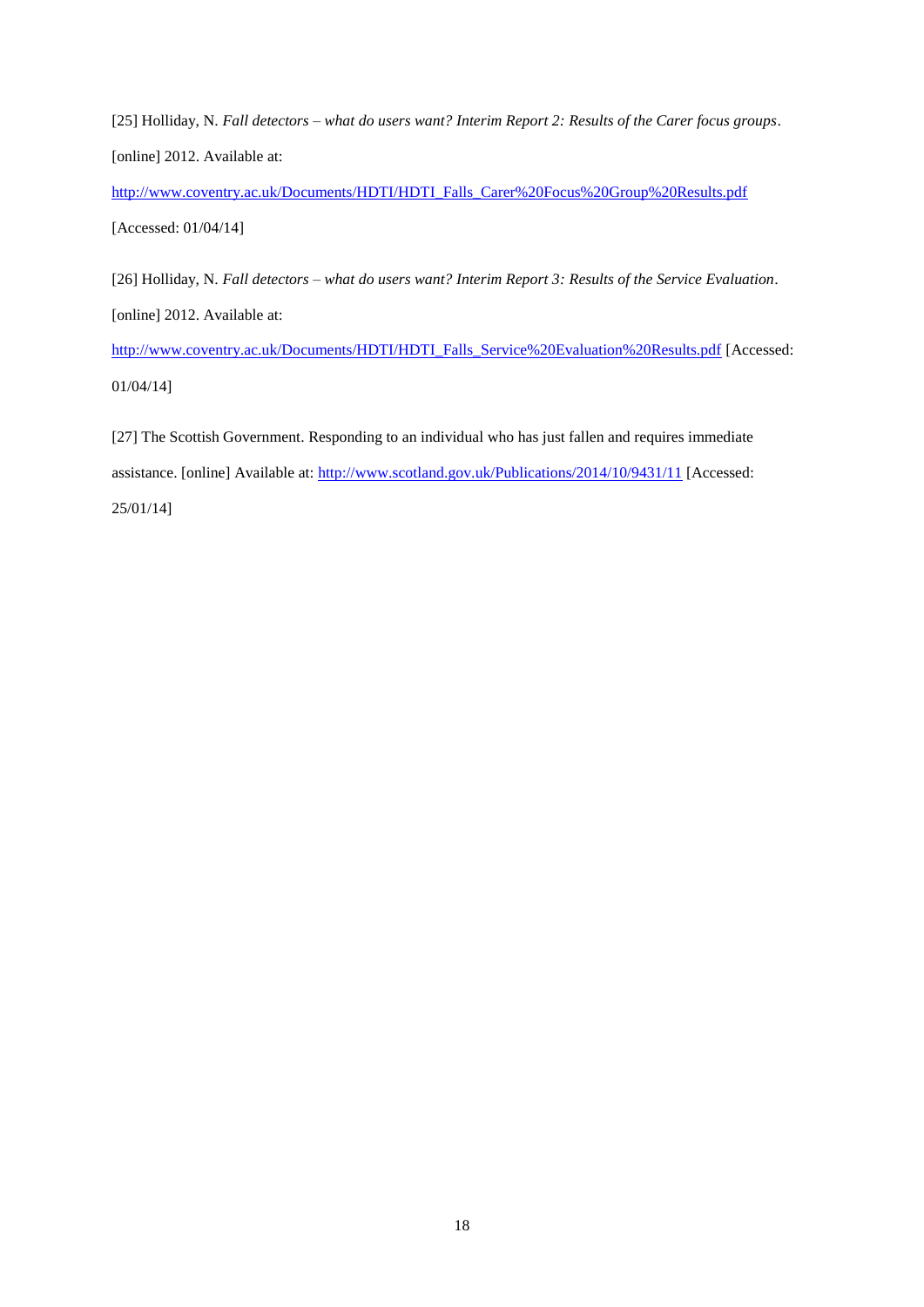# **Table 1: Focus groups with people caring for those at risk of falling - participant details**

|                               | Focus group 1          | Focus group 2             | Focus group 3              |  |
|-------------------------------|------------------------|---------------------------|----------------------------|--|
|                               | April 2011             | April 2011                | <b>May 2011</b>            |  |
| Location                      | North West Midlands    | South West Midlands       | South West Midlands -      |  |
|                               |                        |                           | Asian carers group         |  |
| <b>Number of participants</b> | $N=10$                 | $N=2^*$ (low turn-out due | $N=2$ (low turn-out due to |  |
|                               |                        | to 'no shows')            | 'no shows')                |  |
| Age range of                  | $55 - 91$ years        |                           |                            |  |
| participants                  |                        |                           |                            |  |
| Sex of participants           | Female. N=8            | Female, N=2               | Female, N=1                |  |
|                               | Male, $N=2$            | Male, $N=0$               | Male, $N=1$                |  |
| <b>Facilitator</b>            | Female Senior Research | Female Research           | Female Research            |  |
|                               | Assistant              | Assistant                 | Assistant                  |  |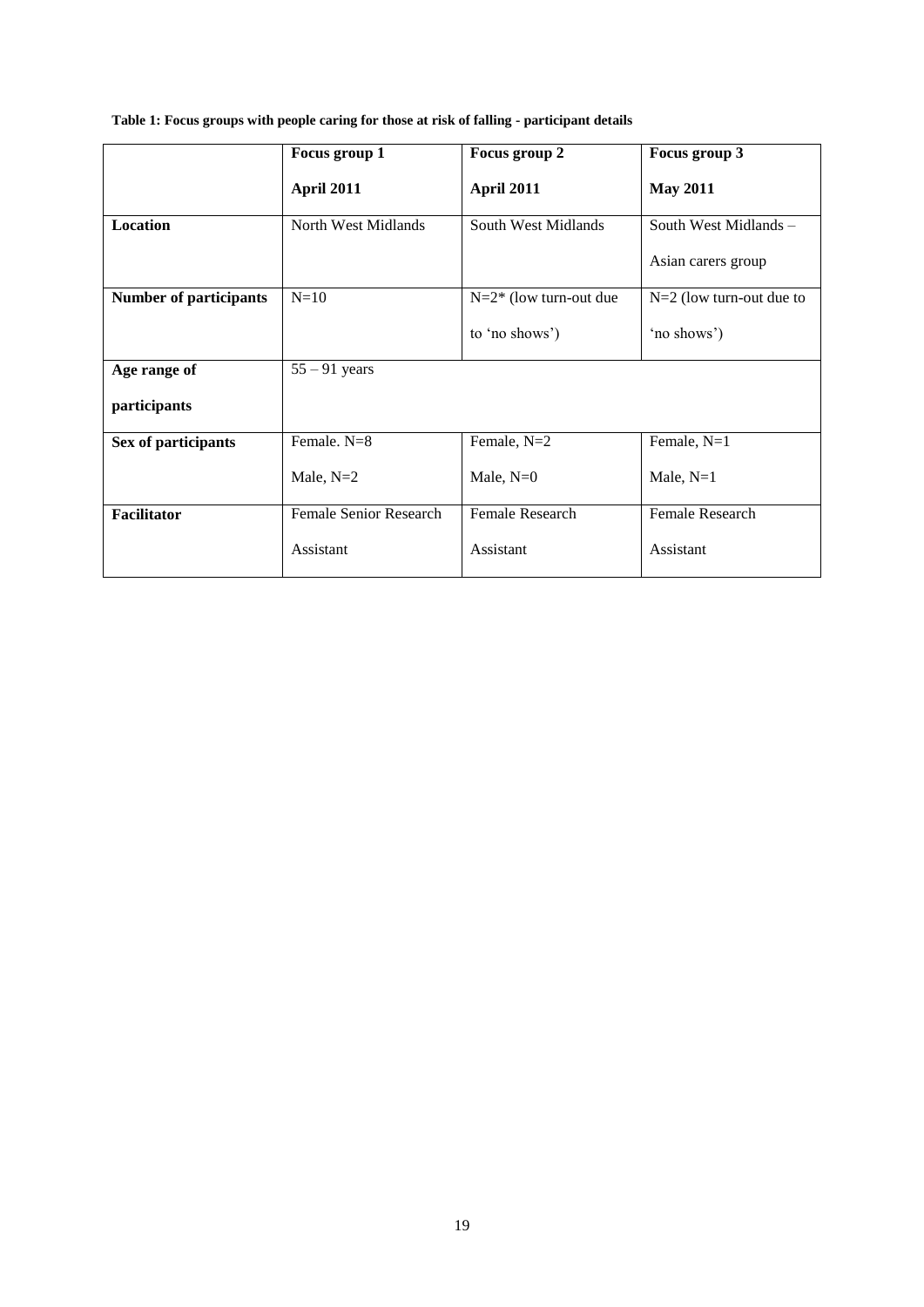# **Table 2: Focus groups with telehealthcare staff – participant details**

|                               | Focus group 1                                                                       | Focus group 2                | Focus group 3          |  |  |
|-------------------------------|-------------------------------------------------------------------------------------|------------------------------|------------------------|--|--|
|                               | March 2011                                                                          | <b>March 2011</b>            | March 2011             |  |  |
| <b>Location</b>               | North West Midlands                                                                 | <b>Central West Midlands</b> | South West Midlands    |  |  |
| <b>Number of participants</b> | $N=5$                                                                               | $N=7$                        | $N=4$                  |  |  |
| Range of job roles with       | A range of job roles were represented across the focus groups, including Team       |                              |                        |  |  |
| the focus groups              | Leaders, Development Officers, Managers. Individual job titles are not presented to |                              |                        |  |  |
|                               | protect participant anonymity.                                                      |                              |                        |  |  |
| Facilitator                   | Female Senior Research                                                              | Female Senior Research       | Female Senior Research |  |  |
|                               | Assistant                                                                           | Assistant                    | Assistant              |  |  |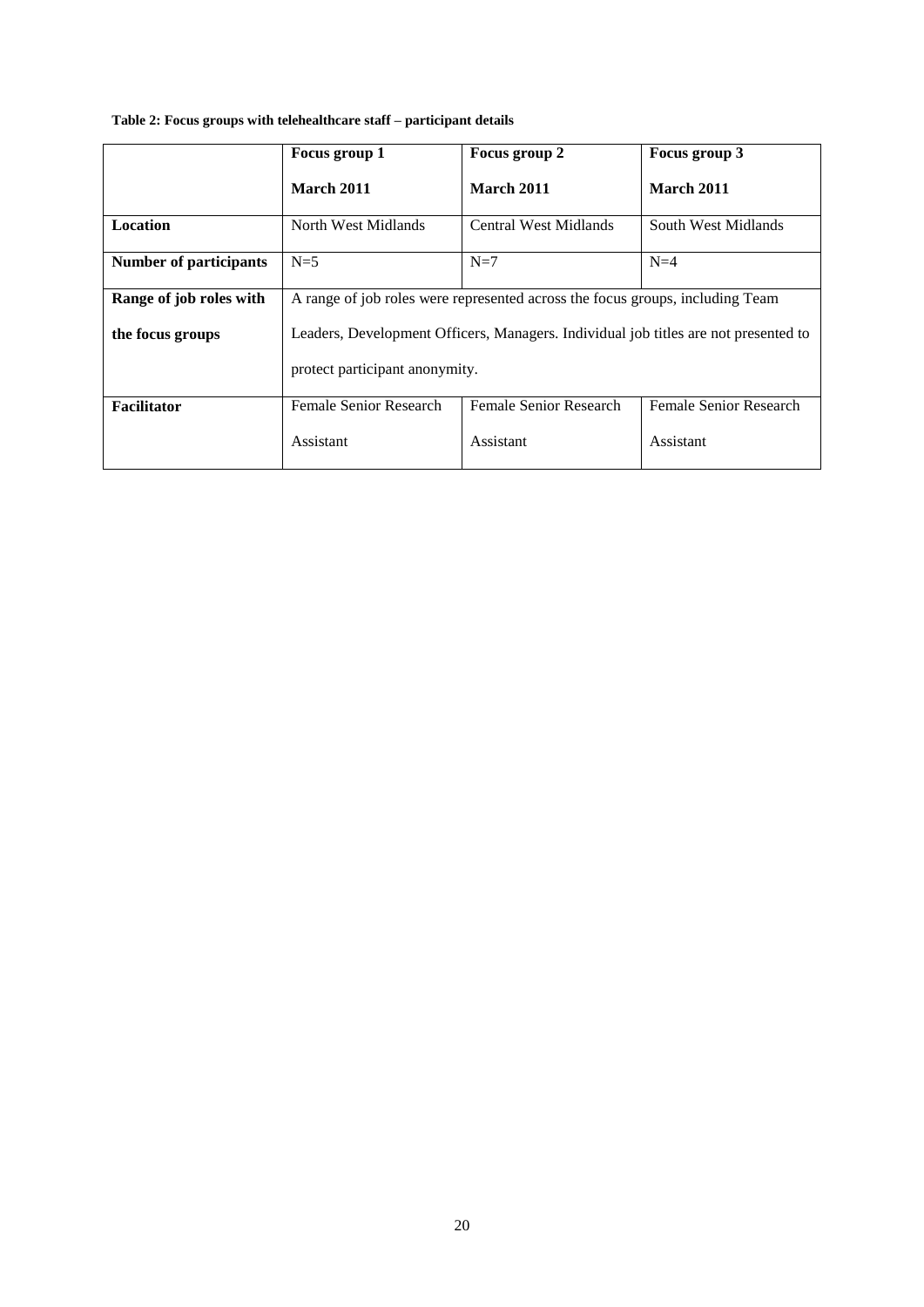| Participant<br>number | Pseudonym    | <b>Sex</b> | Age     | Lives alone?          | <b>Indications for fall</b><br>detector | <b>Type of fall</b><br>detector |
|-----------------------|--------------|------------|---------|-----------------------|-----------------------------------------|---------------------------------|
|                       | Jonathon     | Male       | 19      | $\overline{N}$        | Epilepsy                                | Tunstall                        |
|                       |              |            |         |                       |                                         | waist worn                      |
| $\overline{2}$        | Peter        | Male       | 81      | $\overline{\text{Y}}$ | History of                              | Tunstall                        |
|                       |              |            |         |                       | falls/diabetes                          | waist worn                      |
| 3                     | Flora        | Female     | 86      | $\overline{Y}$        | History of falls, has                   | Tunstall                        |
|                       |              |            |         |                       | an artificial hip                       | waist                           |
| $\overline{4}$        | Mary         | Female     | 74      | Y                     | History of falls                        | Tunstall                        |
|                       |              |            |         |                       |                                         | waist worn                      |
| 5                     | <b>Steve</b> | Male       | 73      | $\overline{N}$        | Stroke, diabetes                        | Tunstall                        |
|                       |              |            |         |                       |                                         | waist worn                      |
| 6                     | Jason        | Male       | 39      | $\overline{\text{Y}}$ | Epilepsy, arthritis                     | Tunstall                        |
|                       |              |            |         |                       |                                         | waist worn                      |
| $\overline{7}$        | George       | Male       | 28      | Y                     | <b>Blackouts</b>                        | Tunstall                        |
|                       |              |            |         |                       |                                         | waist worn                      |
| 8                     | Simon        | Male       | 39      | $\overline{\text{Y}}$ | Epilepsy,                               | Tunstall                        |
|                       |              |            |         |                       | wheelchair user                         | waist worn                      |
|                       |              |            |         |                       | who has difficulty                      |                                 |
|                       |              |            |         |                       | judging transfers                       |                                 |
| 9                     | Daniel       | Male       | 51      | Y                     | Spina bifida,                           | Pendant                         |
|                       |              |            |         |                       | diabetes, poor                          | (manual                         |
|                       |              |            |         |                       | mobility,                               | activation)                     |
|                       |              |            |         |                       | lymphedema                              |                                 |
| 10                    | Edward       | Male       | 86      | $\mathbf N$           | History of falls                        | Tunstall                        |
|                       |              |            |         |                       |                                         | waist worn                      |
| 11                    | Sheila       | Female     | 82      | $\overline{N}$        | History of falls                        | Chubb                           |
|                       |              |            |         |                       |                                         | wrist worn                      |
| 12                    | Eric         | Male       | 83      | Y                     | History of falls                        | Chubb                           |
|                       |              |            |         |                       |                                         | wrist worn                      |
| 13                    | Louise $-$   | Female     | 90      | $\overline{\text{Y}}$ | Carer for her                           | Chubb                           |
|                       | carer of     |            | (Emily) |                       | mother who has                          | wrist worn                      |
|                       | Emily        |            |         |                       | dementia and a                          |                                 |
|                       |              |            |         |                       | history of falls -                      |                                 |
|                       |              |            |         |                       | due to Emily's                          |                                 |
|                       |              |            |         |                       | dementia, she was                       |                                 |
|                       |              |            |         |                       | unable to participate                   |                                 |
|                       |              |            |         |                       | in the research,                        |                                 |
|                       |              |            |         |                       | therefore Louise                        |                                 |
|                       |              |            |         |                       | was interviewed as                      |                                 |
|                       |              |            |         |                       | a proxy.                                |                                 |
| 14                    | <b>Barry</b> | Male       | 25      | Y                     | Epilepsy                                | Chubb                           |
|                       |              |            |         |                       |                                         | wrist worn                      |
| 15                    | Raymond      | Male       | 58      | Y                     | History of falls,                       | Chubb                           |
|                       |              |            |         |                       | poor mobility                           | wrist worn                      |
| 16                    | Jamie        | Male       | 19      | Y                     | Epilepsy                                | Chubb                           |
|                       |              |            |         |                       |                                         | wrist worn                      |
| 17                    | Lara         | Female     | 91      | Y                     | History of falls                        | Tunstall                        |
|                       |              |            |         |                       |                                         | waist worn                      |
| 18                    | Aaron        | Male       | 40      | Y                     | Diabetes, tremors                       | Chubb                           |
|                       |              |            |         |                       |                                         | wrist worn                      |
| 19                    | Janice       | Female     | 76      | Y                     | Parkinson's Disease                     | Chubb                           |